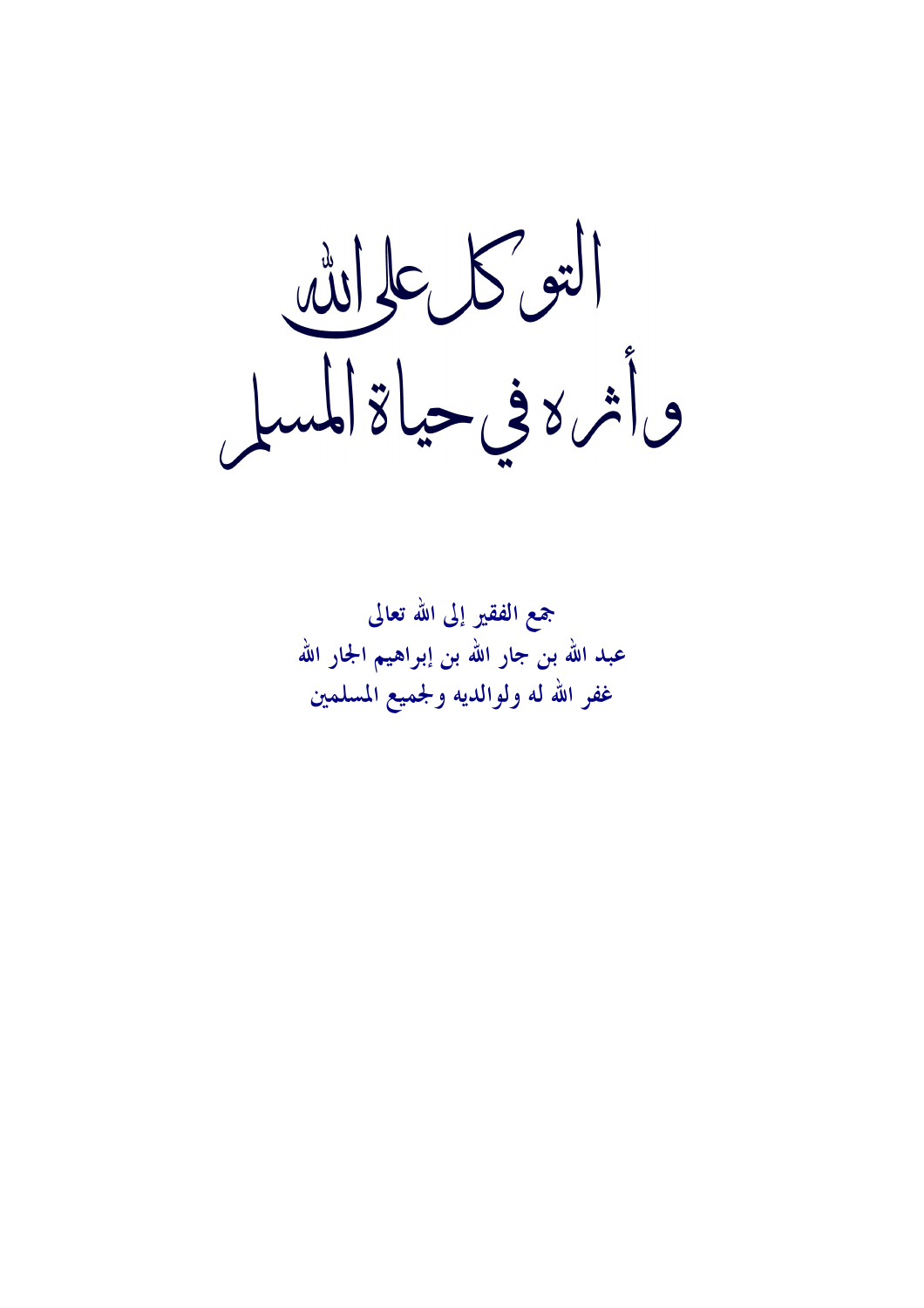بسم الله الرحمن الرحيم مقدمة

الحمد لله , ب العالمين، وأشهد أن لا إله إلا الله وحده لا شريك له، وأشهد أن محمدا عبده ورسوله وصلى الله عليه وعلى آله وأصحابه أجمعين.

و بعد :

أخي المسلم اعلم أن التوكل على الله والاعتماد عليه في حلب المنافع ودفع المضار وحصول الأرزاق وحصول النصر على الأعداء وشفاء المرضى وغير ذلك من أهم المهمات وأوجب الواجبات، ومن صفات المؤمنين، ومن شروط الإيمان، ومن أسباب قوة القلب ونشاطه، وطمأنينة النفس وسكينتها وراحتها، ومن أسباب الرزق، ويورث الثقة بالله وكفايته لعبده، وهو من أهم عناصر عقيدة المسلم الصحيحة في الله تعالى.

كما يأتي في هذه الرسالة من نصوص الكتاب العزيز والسنة المطهرة، كما أن التوكل والاعتماد على غير الله تعالى في جلب نفع أو دفع ضر أو حصول نصر أو غير ذلك مما لا يقدر عليه إلا الله سبحانه وتعالى شرك بالله تعالى ينافي عقيدة التوحيد، لذا فقد جمعت في هذه الرسالة ما تيسر لي جمعه في هذا الموضوع، وهي مستفادة من كلام الله تعالى، وكلام رسول الله ﷺ وكلام المحققين من أهل العلم، أسأل الله تعالى بأسمائه الحسبي وصفاته العلي أن ينفع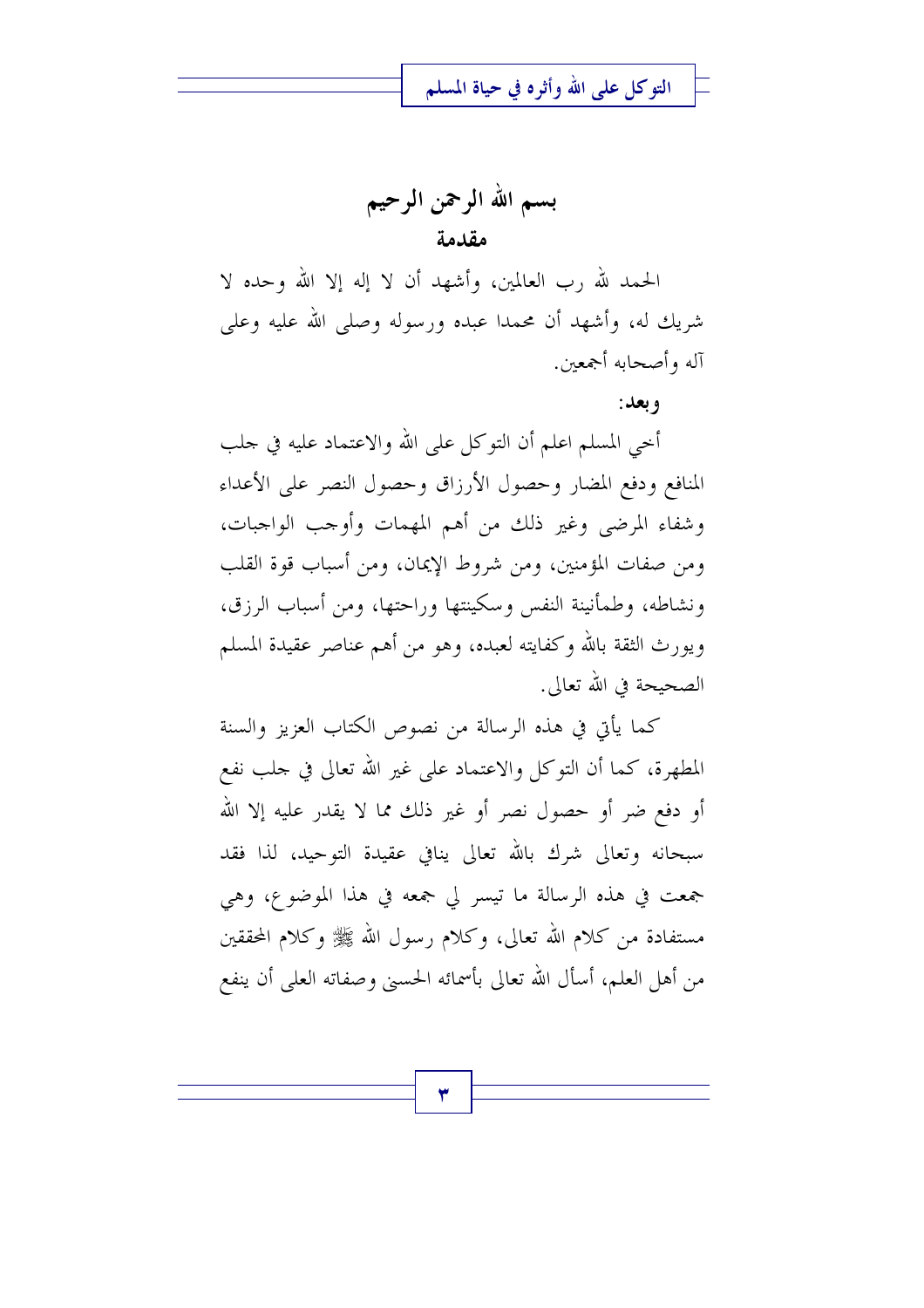ها من كتبها أو طبعها أنو قرأها أو سمعها وأن يوفقنا وجميع المسلمين إلى التوكل والاعتماد عليه في أمور ديننا ودنيانا وآخرتنا وهو حسبنا ونعم الوكيل ولا حول ولا قوة إلا بالله العلي العظيم وصلى الله وسلم على نبينا محمد وعلى آله وأصحابه أجمعين . المؤلف

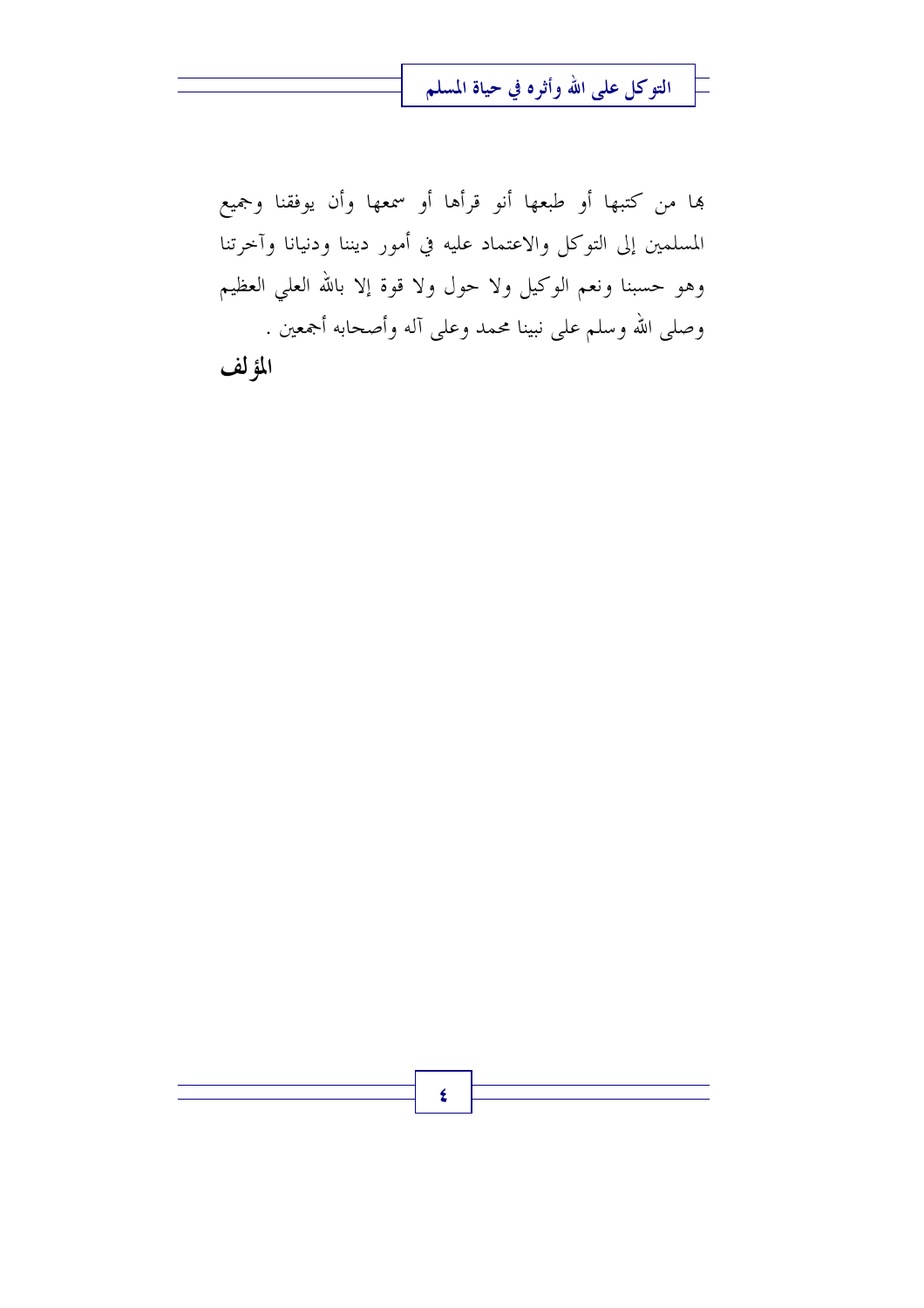باب في اليقين والتوكل قال الله تعالى: ﴿وَلَمَّا رَأَى الْمُؤْمِنُونَ الأَحْزَابَ قَالُوا هَذَا مَا وَعَدَنَا اللَّهُ وَرَسُولُهُ وَصَدَقَ اللَّهُ وَرَسُولُهُ وَمَا زَادَهُمْ إِلاَّ إِيمَانًا وَتَسْلِيمًا﴾ [الأحزاب: ٢٢].

وقال تعالى: ﴿الَّذِينَ قَالَ لَهُمُ النَّاسُ إِنَّ النَّاسَ قَدْ جَمَعُوا لَكُمْ فَاخْشَوْهُمْ فَزَادَهُمْ إِيمَانًا وَقَالُوا حَسْبُنَا اللهُ وَنعْمَ الْوَكيلُ \* فَانْقَلَبُوا بنعْمَة منَ الله وَفَضْل لَمْ يَمْسَسْهُمْ سُوءٌ وَاتَّبَعُوا رضُوَانَ الله وَاللهُ ذُو فَضْلٍ عَظيمٍ﴾ [آل عمران: ١٧٣، ١٧٤]. وقال تعالى: ﴿وَتَوَكَّلْ عَلَى الْحَيِّ الَّذِي لا يَمُوتُ﴾

[الفرقان: ٥٨].

وقال تعالى: ﴿وَعَلَى الله فَلْيَتَوَكَّلِ الْمُؤْمِنُونَ﴾ [إبراهيم:  $\sqrt{11}$ 

وقال تعالى: ﴿فَإِذَا عَزَمْتَ فَتَوَكَّلْ عَلَى اللهُ﴾ [آل عمران:  $.\lceil \cdot \circ \circ$ 

والآيات في الأمر بالتوكل كثيرة معلومة، وقال تعالى: ﴿وَهَنْ يَتَوَكَّلْ عَلَى الله فَهُوَ حَسْبُهُ﴾ [الطلاق: ٣].

أي كافيه، وقال تعالى: ﴿إِنَّمَا الْمُؤْمِنُونَ الَّذِينَ إِذَا ذُكِرَ اللَّهُ وَجلَتْ قُلُوبُهُمْ وَإِذَا تُليَتْ عَلَيْهِمْ آيَاتُهُ زَادَتْهُمْ إِيمَانًا وَعَلَى رَبِّهِمْ يَتَوَكَّلُونَ﴾ [الأنفال: ٢].

والآيات في فضل التوكل كثيرة معروفة.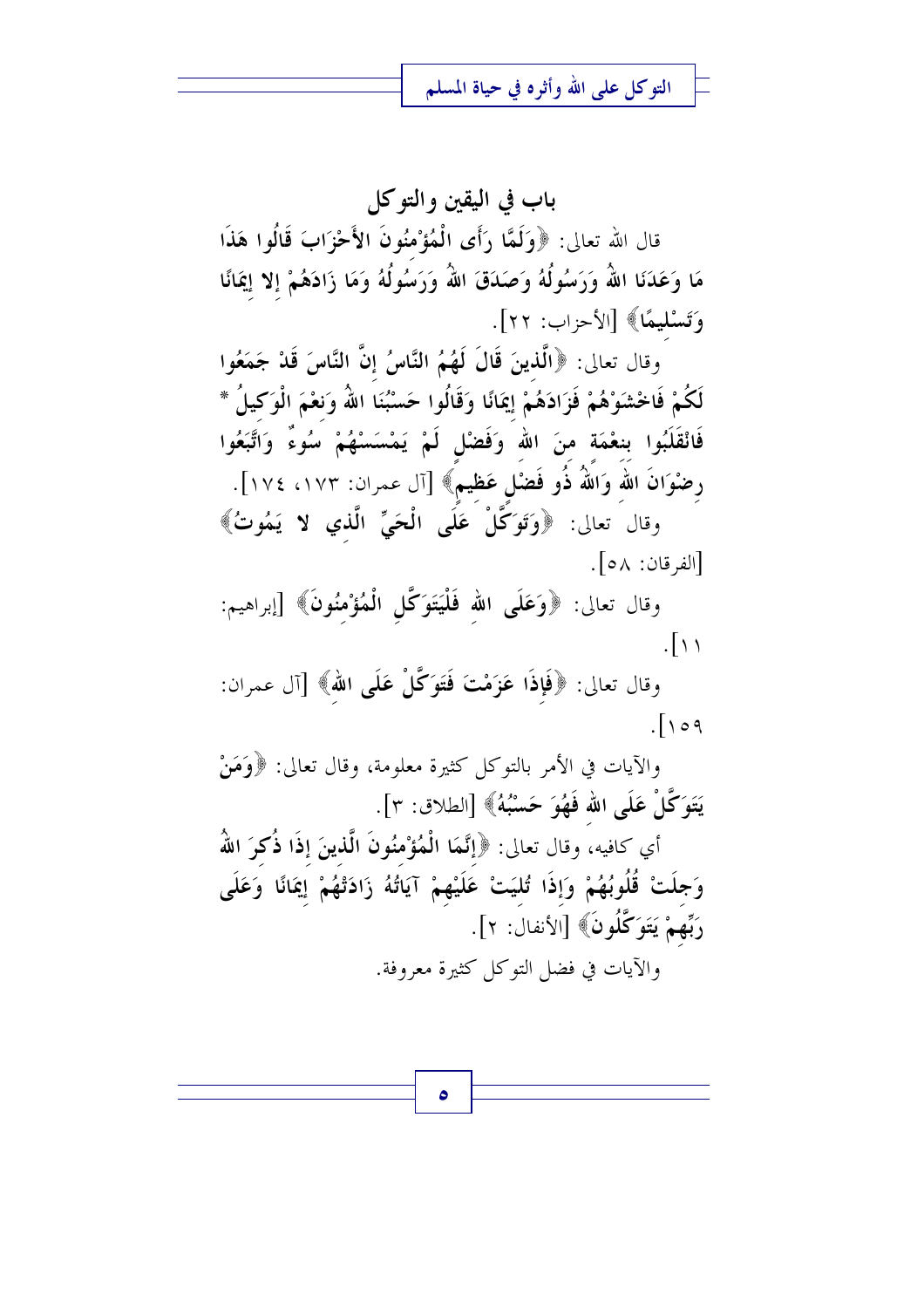وأما الأحاديث:

١– الأول: عن ابن عباس رضي الله عنهما قال: قال رسول الله ﷺ «عرضت على الأمم، فرأيت النبي ومعه الرهيط، والنبي ومعه الرجل والرجلان، والنبي وليس معه أحد إذ رفع لي سواد عظيم `` فظننت أفمم أمتي، فقيل لي: هذا موسى وقومه، ولكن انظر إلى الأفق، فنظرت فإذا سواد عظيم، فقيل لي: انظر إلى الأفق الآخر، فإذا سواد عظيم، فقيل لي: هذه أمتك، ومعهم سبعون ألفا يدخلون الجنة بغير حساب ولا عذاب» ثم فض فدخل مترله، فخاض الناس في أولئك الذين يدخلون الجنة بغير حساب ولا عذاب، فقال بعضهم: فلعلهم الذين صحبوا رسول الله ﷺ وقال بعضهم: فلعلهم الذين ولدوا في الإسلام، فلم يشركوا بالله شيئًا وذكروا أشياء فخرج عليهم رسول الله ﷺ فقال: «ما ا**لذي** تخوضون فيه»؟ فأحبره فقال: «هم اللَّذين لا يرقون، ولا يسترقون<sup>(٢)</sup> ولا يتطيرون وعلى ربمم يتوكلون» فقام عكاشة بن محصن فقال: ادع الله أن يجعلني منهم فقال: «أ**نت منهم**» ثم قالم رحل آخر فقال: ادع الله أن يجعلني منهم، فقال: «**سبقك بما** عكاشة» متفق عليه<sup>(٣)</sup>.

- أي: أشخاص كثيرة.  $(1)$
- (2) أي لا يطلبون الرقية من غيرهم، ولا يتطيرون أي: لا يتشاءمون بالطيور ونحوها. (3) البخاري (١٠/ ١٣٠) مسلم (٢٢٠) ولفظة يرقون انفرد هما مسلم،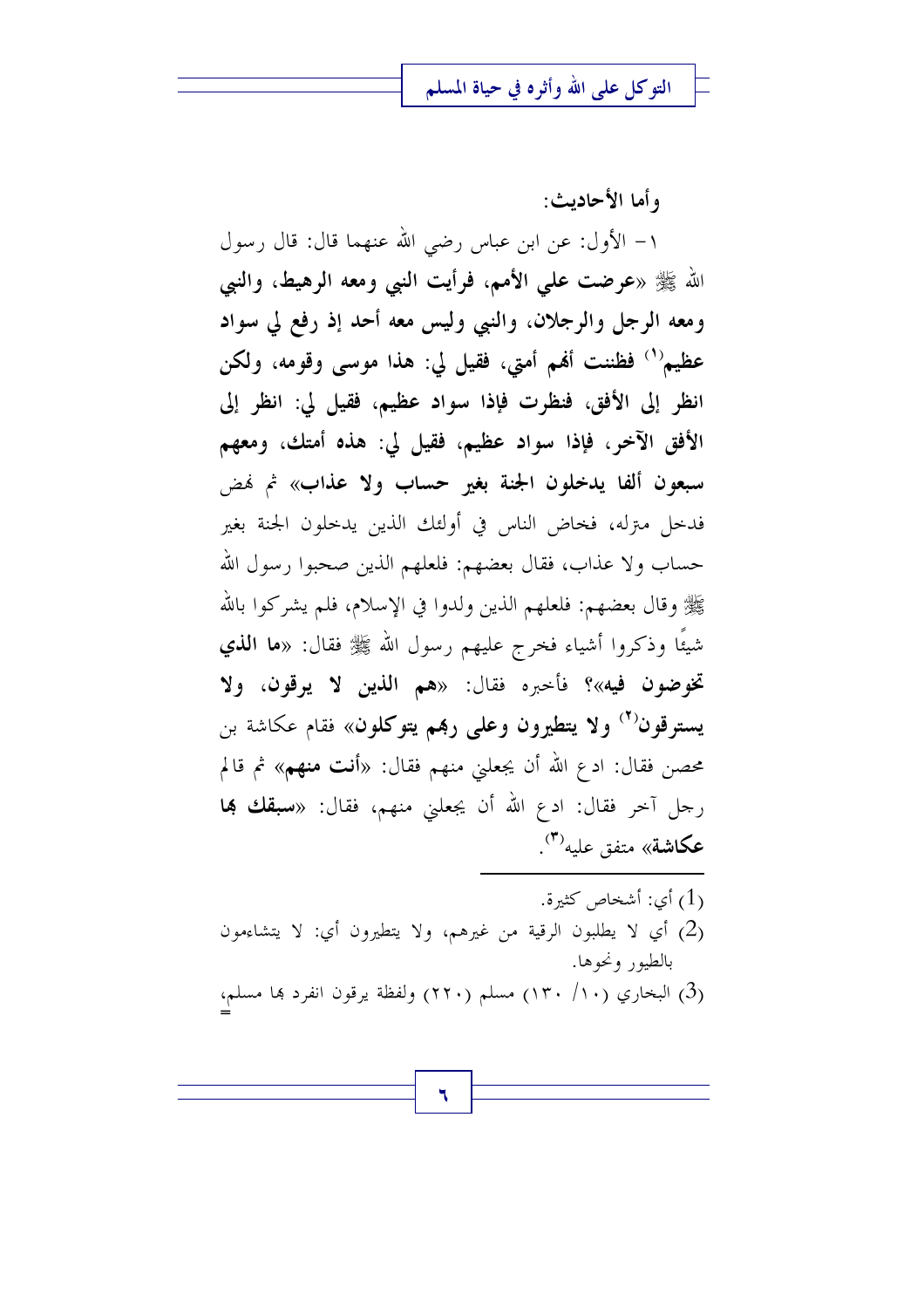«ا**لرهيط**» بضم الراء، تصغير رهط، وهم دون عشرة أنفس، والأفق، الناحية والجانب، و«عكاشة» بضم العين وتشديد الكاف وبتخفيفها والتشديد أفصح.

٢– الثاني: عن ابن عباس رضي الله عنهما أيضا أن رسول الله ﷺ كان يقول: «**اللهم لك أسلمت وبك آمنت، وعليك** توكلت، وإليك أنبت، وبك خاصمت<sup>(١)</sup> اللهم إيي أعوذ بعزتك لا إله إلا أنت أن تضلني أنت الحي الذي لا يموت، والجن والإنس يموتون» متفق عليه<sup>(٢)</sup> وهذا لفظ مسلم، واختصره البخار ي.

٣- الثالث: عن ابن عباس رضى الله عنهما أيضًا قال: حسبنا الله ونعم الوكيل، قالها إبراهيم ﷺ حين ألقي في النار، وقالها محمد ﷺ حين قالوا: ﴿الَّذِينَ قَالَ لَهُمُ النَّاسُ إِنَّ النَّاسَ قَدْ جَمَعُوا لَكُمْ فَاخْشَوْهُمْ فَزَادَهُمْ إِيمَانًا وَقَالُوا حَسْبُنَا اللَّهُ وَنعْمَ الْوَكيلُ﴾، واه البخاري (<sup>٣)</sup>.

وفي رواية له عن ابن عباس رضي الله عنهما قال: كان آخر قول إبراهيم ﷺ حين ألقى في النار: حسبي الله ونعم الوكيل.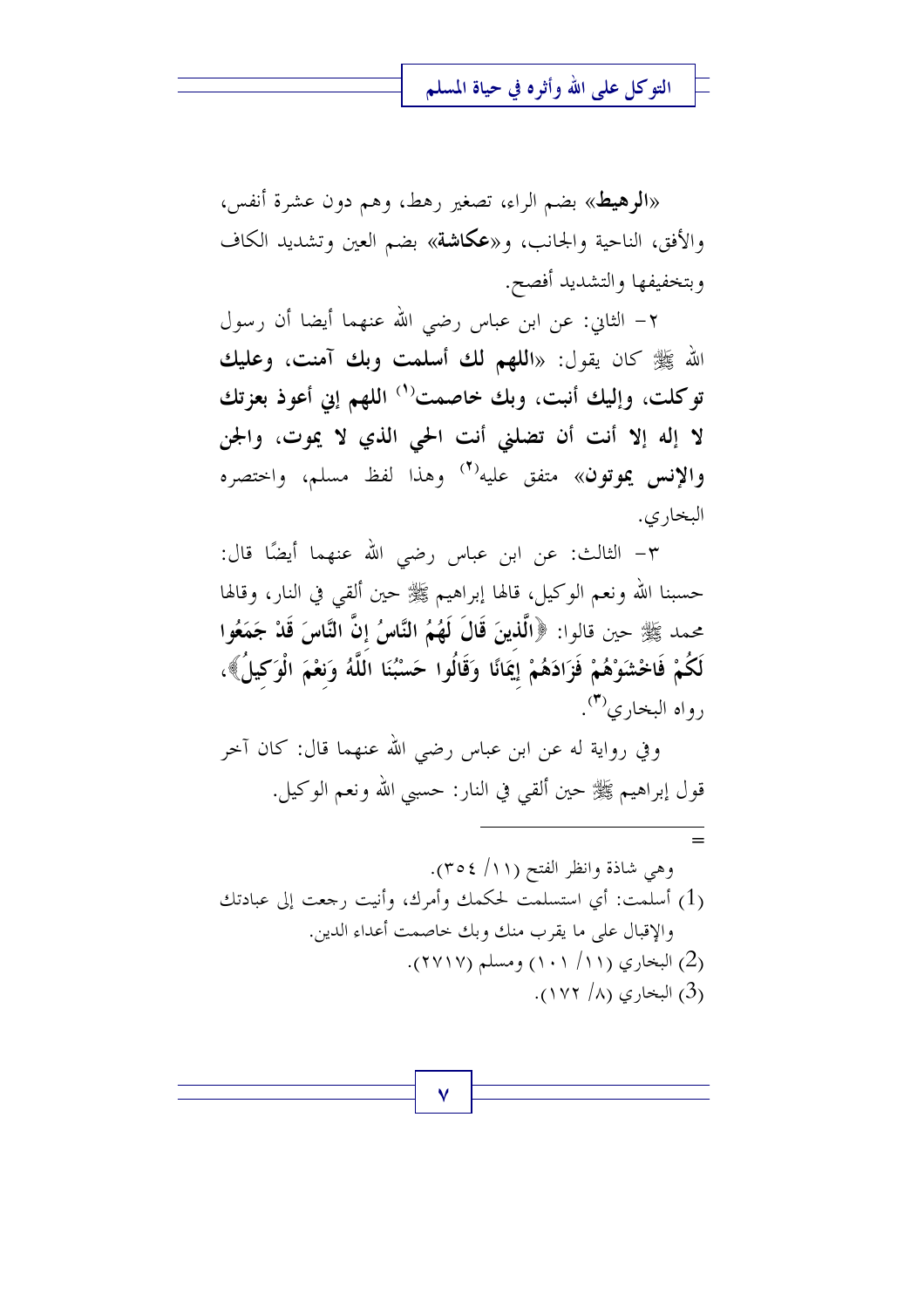٤– الرابع: عن أبي هريرة رضي الله عنه عن النبي ﷺ قال: «يدخل الجنة أقوام أفئدهم مثل أفئدة الطير» رواه مسلم<sup>(١</sup>).

قيل: معناه متوكلون، وقيل: قلوهم رقيقة.

٥– الخامس: عن جابر رضي الله عنه أنه غزا مع النبي ﷺ قبل نِحدٍ، فلما قفل رسول الله ﷺ قفل معهم، فأدرِكتهم القافلة في واد كثير العضاه فترل رسول الله ﷺ وتفرق الناس يستظلون بالشجر، ونزل رسول الله ﷺ تحت سمرة، فعلق هما سيفه، ونمنا نومة فإذا رسول الله ﷺ يدعونا، وإذا عنده أعرابي فقال: «إن هذا اختوط على سيفي وأنا نائم، فاستيقظ وهو في يده صلتا، قال: من يمنعك مني؟ قلت: الله، ثلاثًا ولم يعاقبه وجلس » متفق عليه<sup>(٢)</sup>.

وفي رواية: قال جابر: كنا مع رسول الله ﷺ بذات الرقاع<sup>(٣)</sup> فإذا أتينا على شجرة ظليلة تركناها لرسول الله ﷺ فجاء رجل من المشركين وسيف رسول الله ﷺ معلق بالشجرة، فاخترطه فقال: تَخَافِيْ؟ قَالَ: «لاً» قَالَ: فَمِن يَمْنِعِكَ مِيْ؟ قَالَ: «اللهُ».

وفي رواية أبي بكر الإسماعيلي في صحيحه، قال: من يمنعك مني؟ قال: الله قال: فسقط السيف من يده فأحذ رسول الله ﷺ السيف فقال: «من **بمنعك مني؟**» فقال: كن حير آخذ فقال:

 $(1)$ برقىم (١٤٠٢).  $(2)$  البخاري (٦/ ٧١) ومسلم (٨٤٣). (3) أي بغزوة ذات الرقاع، وسميت بذلك لألهم رقعوا فيها راياقمم وقيل: لأن أقدامهم نقبت فكانوا يلفون عليها الخرق، وقيل غير ذلك.

$$
\lambda
$$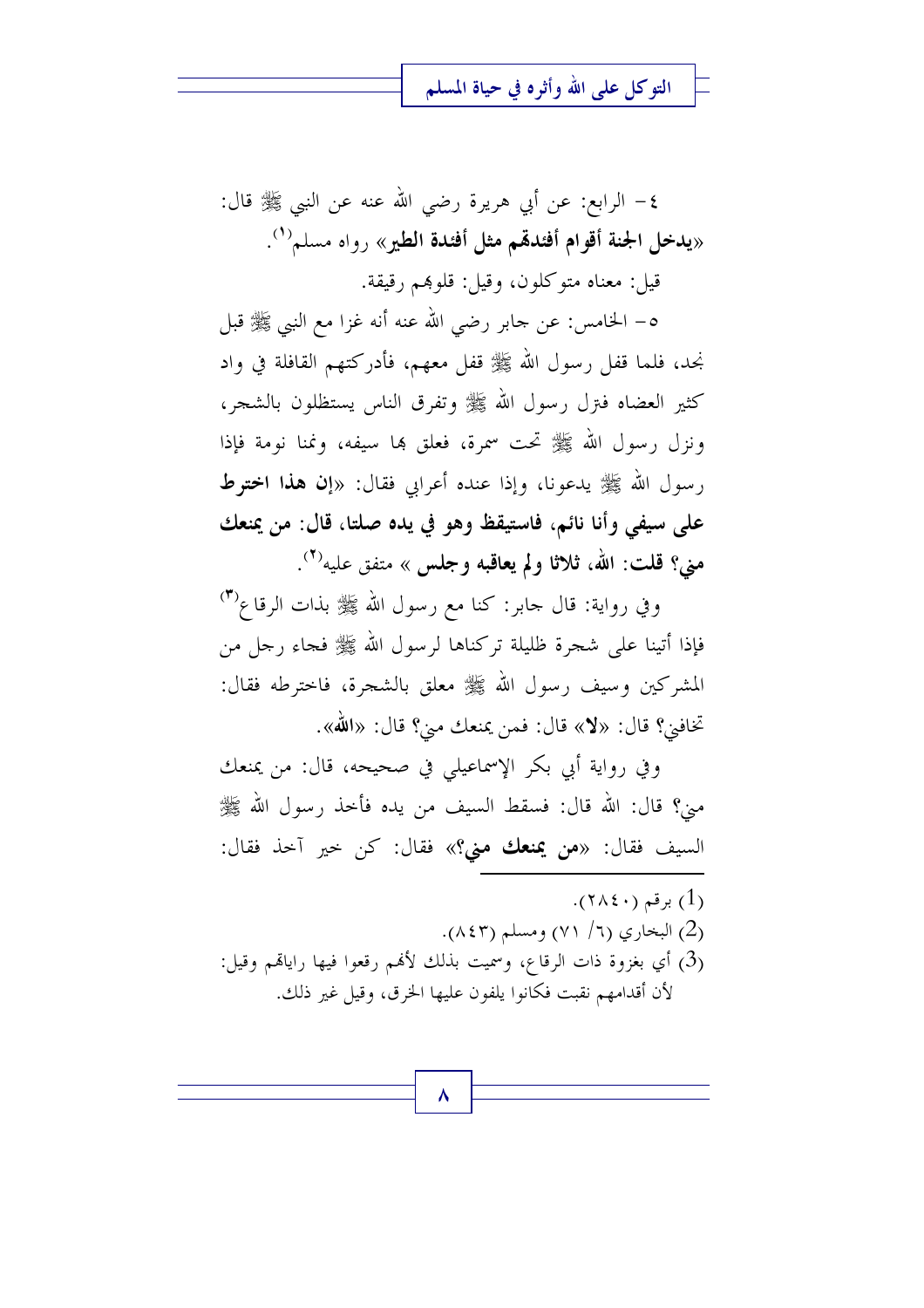«تشهد أن لا إله إلا الله، وأنى رسول الله؟» قال: لا، ولكني أعاهدك أن لا أقاتلك ولا أكون مع قوم يقاتلونك فخلى سبيله، فأتي أصحابه فقال: جئتكم من عند خير الناس.

قوله: قفل، أي: رجع والعضاه، الشجر الذي له شوك والسمرة بفتح السين وضم الميم: الشجرة من الطلح وهي العظام من شجرة العضاه، واحترط السيف، أي: سله وهو في يده، صلتا، أي مسلولا، وهو بفتح الصاد وضمها.

٦– السادس: عن عمر رضي الله عنه قال: سمعت رسول الله ﷺ يقول: «لو أنكم تتوكلون على الله حق توكله لرزقكم كما يرزق الطير، تغدو خماصًا وتروح بطانًا» رواه الترمذي<sup>(١)</sup> وقال: حديث حسن.

معناه تذهب أول النهار خماصا، أي: ضامرة البطون من الجو ع، وترجع آخر النهار بطانا: أي ممتلئة البطون.

٧– السابع: عن أبي عمارة البراء بن عازب رضي الله عنه

(1) الترمذي (٢٣٤٥) وأخرجه أحمد (١/ ٣٠) وابن ماجه (٤١٦٤) وإسناده صحيح، وصححه الحاكم (٤– ٣١٨) قال السيوطي في قوت المغتذي: ليس في هذا الحديث دلالة على القعود عن الكسب، بل فيه ما يدل على طلب الرزق لأن الطير إذا غدت فإنها تغدو لطلب الرزق، وإنما أراد والله أعلم، لو توكلوا على الله تعالى في ذهاهم ومجيئهم وتصرفهم ورأوا أن الخير بيده ومن عنده، لم ينصرفوا إلا سالمين غانمين، كالطير تغدو خماصًا، وتعود بطانًا، لكنهم يعتمدون على قوقمم وجلدهم، ويغشون ويكذبون ولا ينصحون، وهذا حلاف التوكل.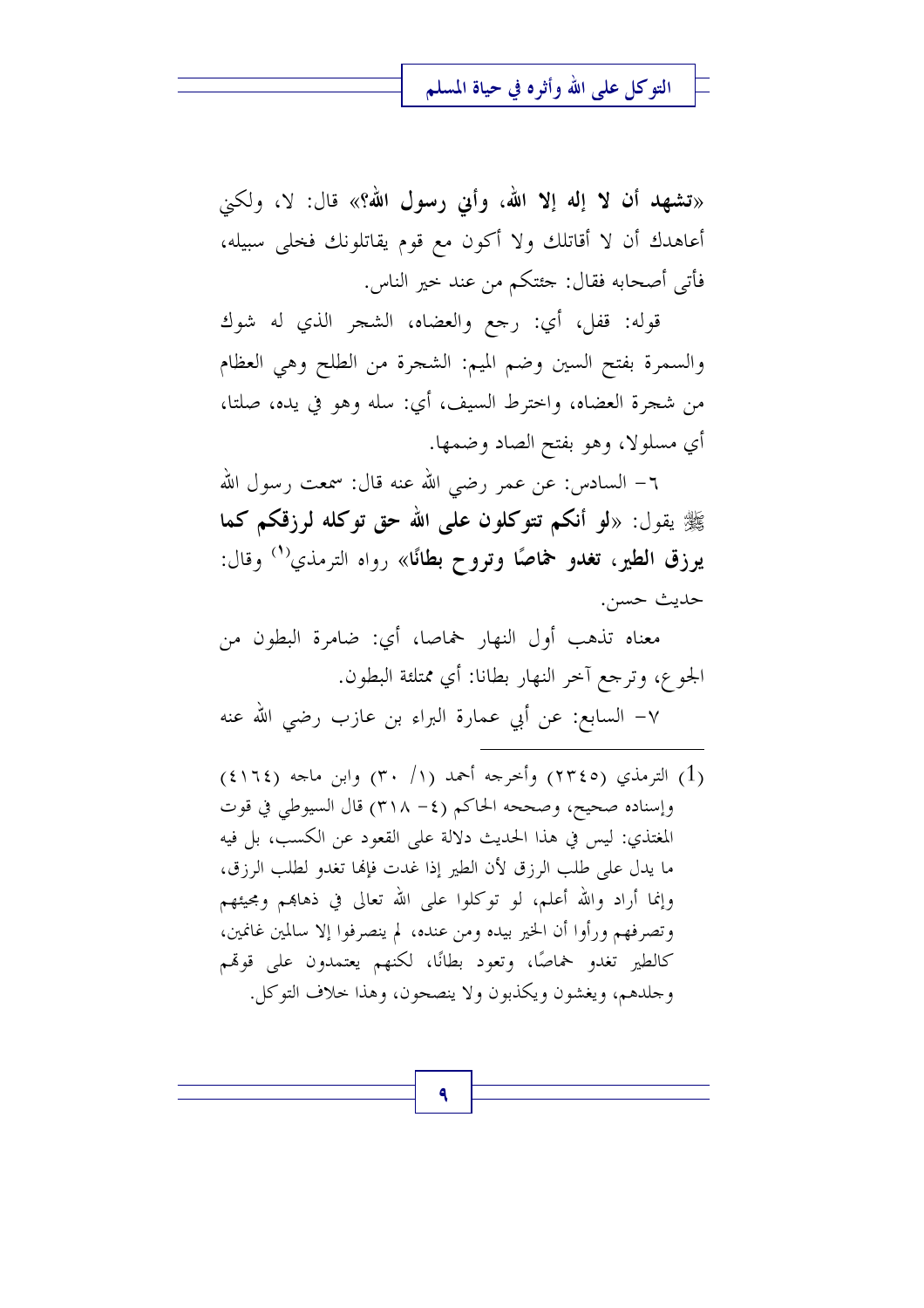قال: قال رسول الله ﷺ «**يا فلان إذا أويت إلى فراشك فقل**: اللهم أسلمت نفسي إليك `` ووجهت وجهي إليك، وفوضت أمرى إليك، وألجأت ظهرى إليك، رغبة ورهبة إليك، لا ملجأ ولا منجى منك إلا إليك، آمنت بكتابك الذي أنزلت، ونبيك الذي أرسلت، فإنك إن مت من ليلتك مت على الفطرة، وإن أصبحت أصبت خيرًا » متفق عليه<sup>(٢)</sup>.

وفي رواية في الصحيحين عن البراء قال: قال لي رسول الله ﷺ «إذا أتيت مضجعك فتوضأ وضوءك للصلاة، ثم اضطجع على شقك الأيمن وقل: وذكر نحوه، ثم قال: واجعلهن آخر ما تقو ل».

٨– الثامن: عن أبي بكر الصديق –رضي الله عنه– عنه عبد الله بن عثمان بن عامر بن عمر بن كعب بن سعد بن تيم بن مرة ابن كعب بن لؤي بن غالب القرشي التيمي رضي الله عنه وهو وأبوه وأمه صحابة رضي الله عنهم قال: نظرت إلى أقدام المشركين ونحن في الغار وهم على رءوسنا فقلت: يا رسول الله لو أن أحدهم نظر تحت قدميه لأبصرنا، فقال: «**ما ظنك يا أبا بك**و **باثنين الله** 

ي أي جعلتها منقادة لك، طائعة لحكمك، راضية بقضائك قانعة بقدرك ) وألجأت، أي: أسندت ظهري إليك، أي: إلى حفظك، ورغبة ورهبة إليك، أي طمعًا في ثوابك، وحوفًا من عقابك، وقوله ﷺ على الفطرة، أي: على الإيمان. البخاري (١١/ ٩٤، ٩٤) ومسلم (٢٣٨١).

$$
\tilde{\mathbf{y}}_i
$$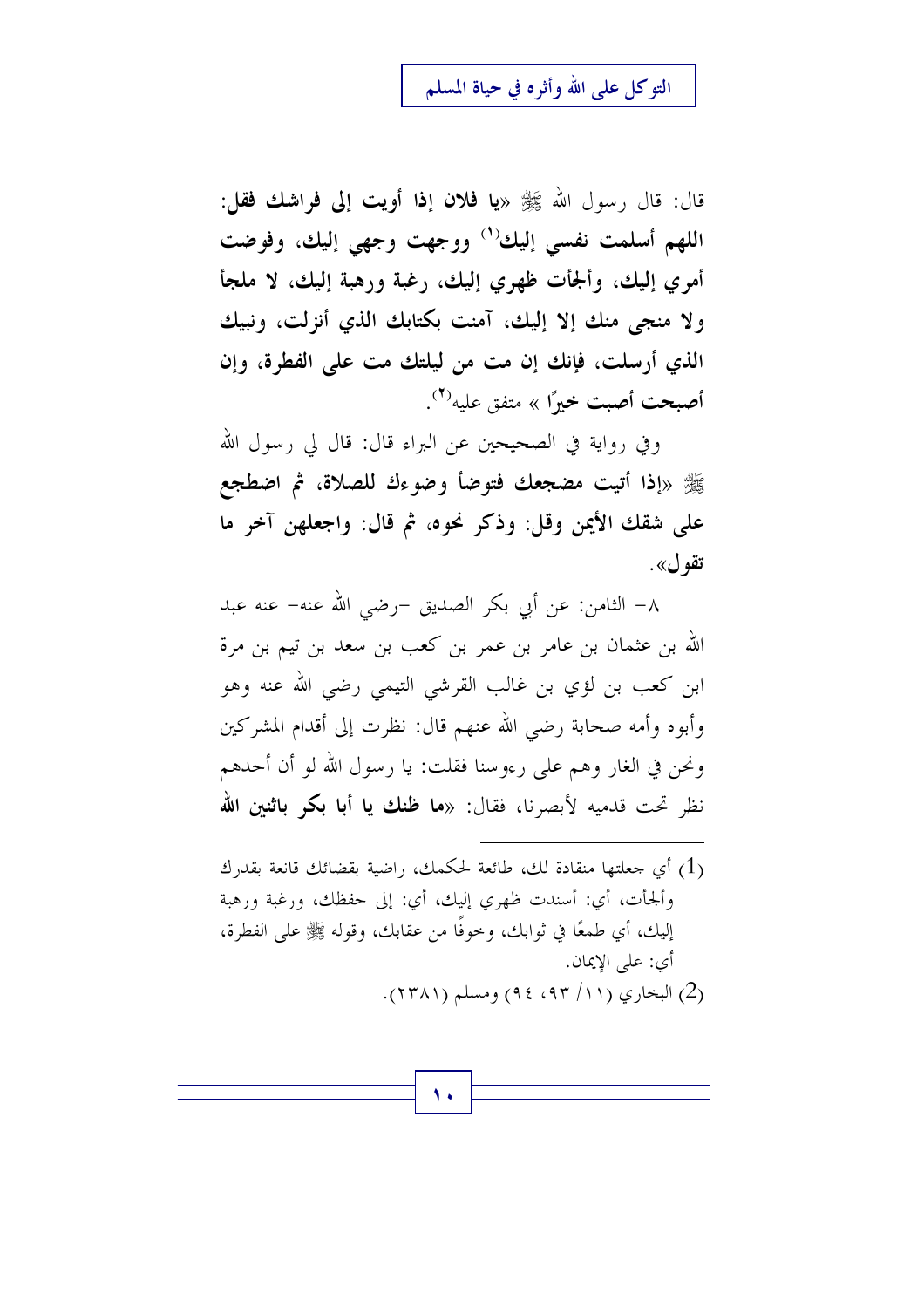$\mathbf{t}^{(1)}$ ثالثهما؟» $^{(1)}$  متفق عليه

٩- التاسع: عن أم المؤمنين أم سلمة، واسمها هند بنت أبي أمية حذيفة المخزومية، رضي الله عنها أن النبي ﷺ كان إذا خرج من بيته قال: «بسم الله توكلت على الله، اللهم إني أعوذ بك أن أضل<sup>(٣)</sup>أو أضل أو أزل أو أزل، أو أظلم أو أظلم، أو أجهل أو يجهل على» حديث صحيح رواه أبو داود والترمذي<sup>(٤)</sup> وغيرهما بأسانيد صحيحة، قال الترمذي: حديث حسن صحيح وهذا لفظ أبي داو د.

١٠– العاشر: عن أنس رضي الله عنه قال: قال رسول الله ﷺ «من قال يعني إذا خرج من بيته — بسم الله توكلت على الله، ولا حول ولا قوة إلا بالله، يقال له: هديت وكفيت ووقيت، وتنحى عنه الشيطان» رواه أبو داود والترمذي، والنسائي<sup>(٥)</sup> وغيرهم،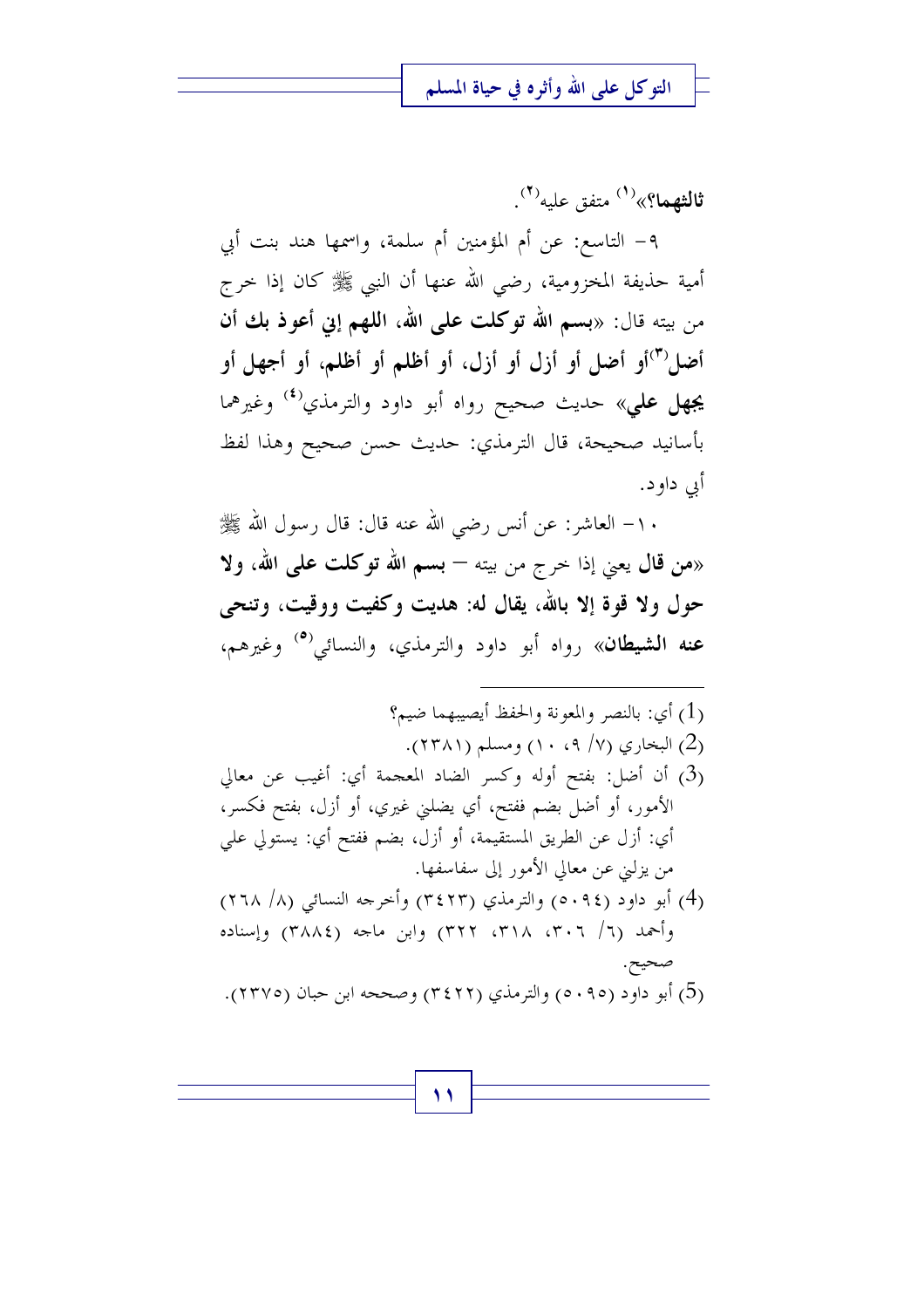وقال الترمذي: حديث حسن، زاد أبو داود فيقول: يعني الشيطان لشيطان آحر: كيف لك برحل قد هدي وكفي ووقي؟

١١– الحادي عشر: وعن أنس رضي الله عنه قال: كان أخوان على عهد النبي ﷺ وكان أحدهما يأتي النبي ﷺ والآخر يحترف فشكا المحترف أحاه للنبي ﷺ فقال: «**لعلك ترزق به**» رواه الترمذي<sup>(١)</sup> بإسناد صحيح على شرط مسلم. يحترف يكتسب ويتسبب<sup>(٢</sup>).

(1) الترمذي (٢٣٤٦) وإسناده صحيح. (2) رياض الصالحين للإمام النووي (٧٦–٨١) بتحقيق شعيب الأرنؤوط.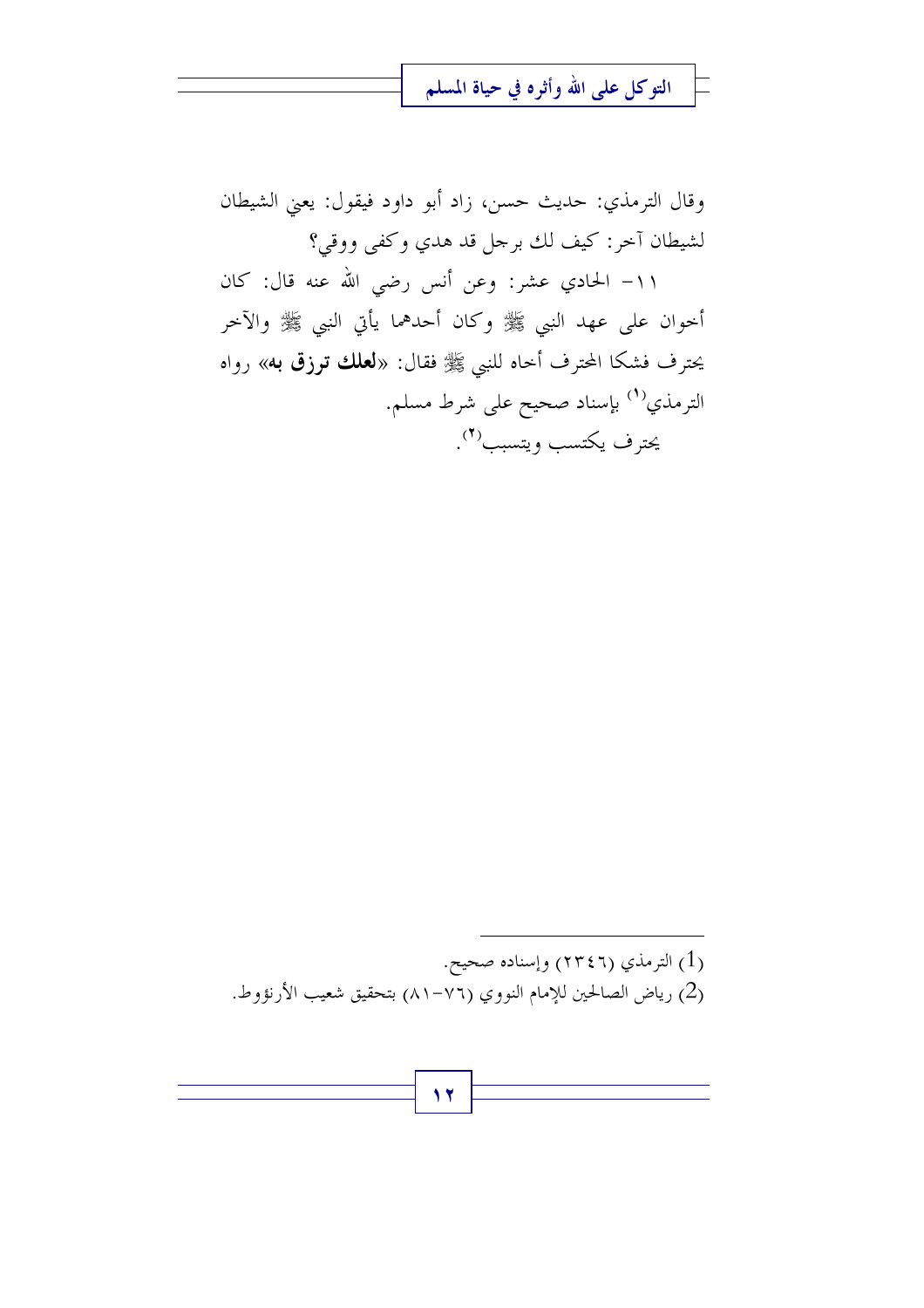

۱۳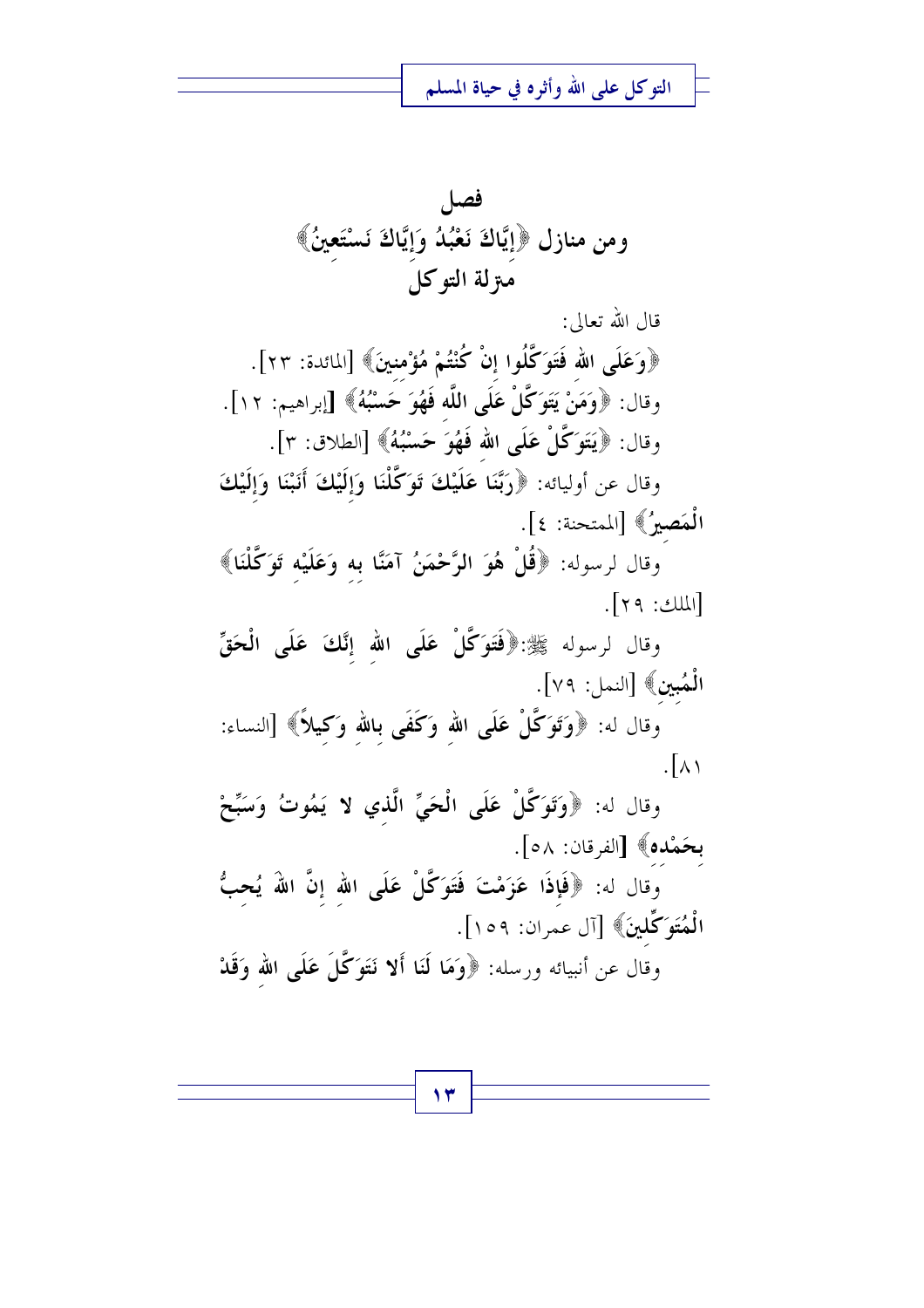هَدَانَا سُبُلَنَا﴾ [إبراهيم: ١٢].

وقال عن أصحاب نبيه ﴿الَّذِينَ قَالَ لَهُمُ النَّاسُ إِنَّ النَّاسَ قَدْ جَمَعُوا لَكُمْ فَاحْشَوْهُمْ فَزَادَهُمْ إِيمَانًا وَقَالُوا حَسْبُنَا اللَّهُ وَنَعْمَ الْوَكِيلُ﴾ [آل عمران: ١٧٣].

وقال: ﴿إِنَّمَا الْمُؤْمِنُونَ الَّذِينَ إِذَا ذُكِرَ اللَّهُ وَجِلَتْ قُلُوبُهُمْ وَإِذَا تُليَتْ عَلَيْهِمْ آيَاتُهُ زَادَتْهُمْ إِيمَانًا وَعَلَى رَبِّهِمْ يَتَوَكَّلُونَ﴾ [الأنفال: ٢].

والقرآن مملوء من ذلك.

وفي الصحيحين في حديث السبعين ألفا الذين يدحلون الجنة بغير حساب، «هم الذين لا يسترقون، ولا يتطيرون، ولا **يكتوون، وعلى ربمم يتوكلون»** وفي صحيح البخاري عن ابن عباس رضي الله عنهما قال: «حسبنا الله ونعم الوكيلن قالها إبراهيم صلى الله عليه وسلم حين ألقى في النار، وقالها محمد ﷺ حين قالوا﴿إِنَّ النَّاسَ قَدْ جَمَعُوا لَكُمْ فَاخْشَوْهُمْ فَزَادَهُمْ إِيمَانًا وَقَالُوا حَسْبُنَا اللَّهُ وَنعْمَ الْوَكيلُ﴾.

وفي الصحيحين: أن رسول الله ﷺ كان يقول: «**اللهم لك** أسلمت وبك آمنت، وعليك توكلت، وإليك أنبت، وبك خاصمت، اللهم إني أعوذ بعزتك، لا إله إلا أنت، أن تضلني أنت الحي الذي لا يموت والجن والإنس يموتون».

وفي الترمذي عن عمر رضي الله عنه مرفوعًا: «**لو أنكم**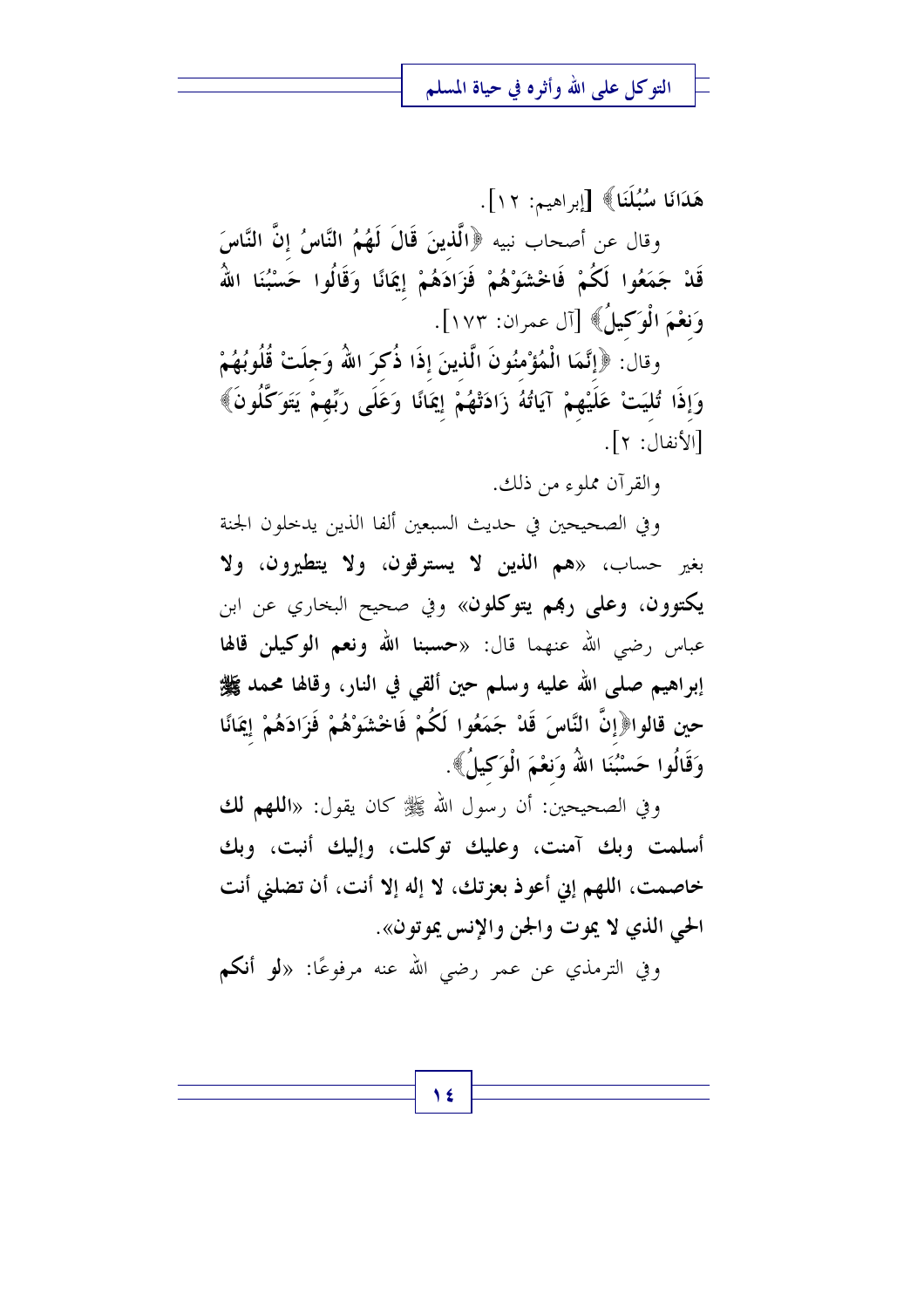تتوكلون على الله حق توكله لرزقكم كما يرزق الطير، تغدو خماصًا وتروح بطانًا» وقال الترمذي: حسن صحيح.

وفي السنن عن أنس رضي الله عنه قال: قال رسول الله ﷺ «من قال يعني إذا خرج من بيته بسم الله، توكلت على الله، ولا حول ولا قوة إلا بالله، يقال له: هديت ووقيت وكفيت، فيقول الشيطان لشيطان آخر: كيف لك برجل قد هدى وكفى ووقى؟»

التوكل نصف الدين، والنصف الثاني الإنابة فإن الدين استعانة وعبادة فالتوكل هو الاستعانة والإنابة هي العبادة.

ومترلته: أوسع المنازل وأجمعها، ولا تزال معمورة بالنازلين لسعة متعلق التوكل، وكثرة حوائج العالمين وعموم التوكل، ووقوعه من المؤمنين والكفار والأبرار، والفجار والطير والوحش والبهائم، فأهل السموات والارض المكلفون وغيرهم في مقام التوكل، وإن تباين متعلق توكلهم، فأولياؤه وخاصته يتوكلون عليه في الإيمان، ونصرة دينه، وإعلاء كلمته، وجهاد أعدائه، وفي محابه وتنفيذ أوامره .

ودون هؤلاءِ من يتوكل عليه في استقامته في نفسه، وحفظ حاله مع الله، فارغًا عن الناس.

ودون هؤلاء من يتوكل عليه في معلوم يناله منه، من رزق أو عافية، أو نصر على عدو، أو زوجة أو ولد، ونحو ذلك.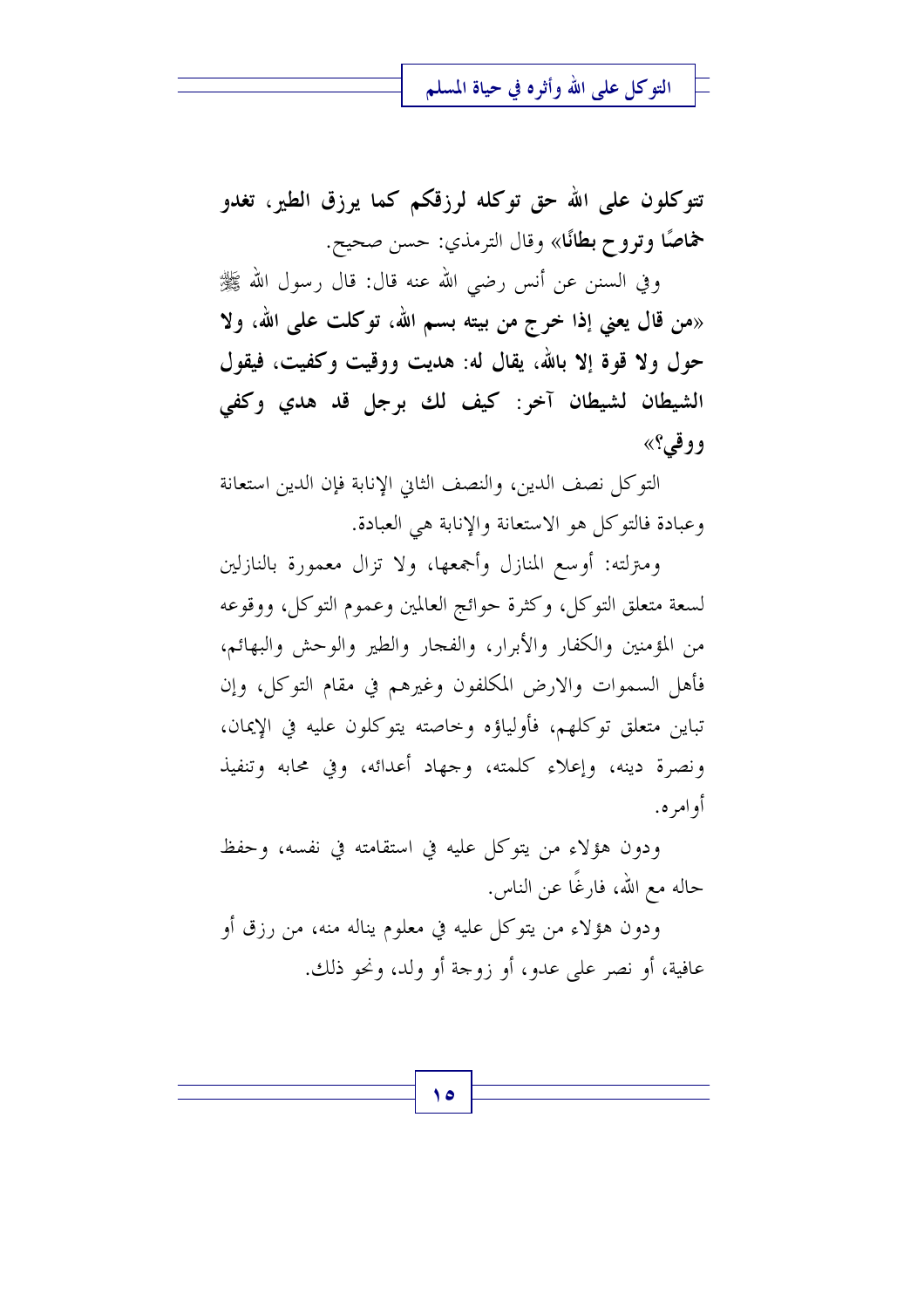ودون هؤلاء من يتوكل عليه في حصول الإثم والفواحش، فإن أصحاب هذه المطالب لا ينالوها غالبًا إلا باستعانتهم بالله وتوكلهم عليه، بل قد يكون توكلهم أقوى من توكل كثير من أصحاب الطاعات، ولهذا يلقون أنفسهم في المتالف والمهالك، معتمدين على الله أن يسلمهم، ويظفرهم بمطالبهم.

فأفضل التوكل التوكل في الواحب أعيى: واحب الحق، وواحب الخلق، وواحب النفس وأوسعه وأنفعه: التوكل في التأثير في الخارج في مصلحة دينية، أو في دفع مفسدة دينية، وهو توكل الأنبياء في إقامة دين الله، ودفع فساد المفسدين في الأرض، وهذا توكل ورثتهم، ثم الناس بعد في التوكل على حسب همهم ومقاصدهم، فمن متوكل على الله في حصول الملك ومن متوكل في حصول رغيف، ومن صدق توكله على الله في حصول شيء ناله، فإن كان محبوبًا له مرضيات كانت له فيه العاقبة المحمودة وإن كان مسخوطًا مبغوضًا كان ما حصل له بتوكله مضرة عليه، وإن كان مباحًا حصلت له مصلحة التوكل دون مصلحة ما توكل فيه إن لم يستغن به على طاعته والله أعلم<sup>(١</sup>).

(1) مدارج السالكين لابن القيم (٢/ ١١٢– ١١٤) بتحقيق محمد حامد الفقى رحمه الله.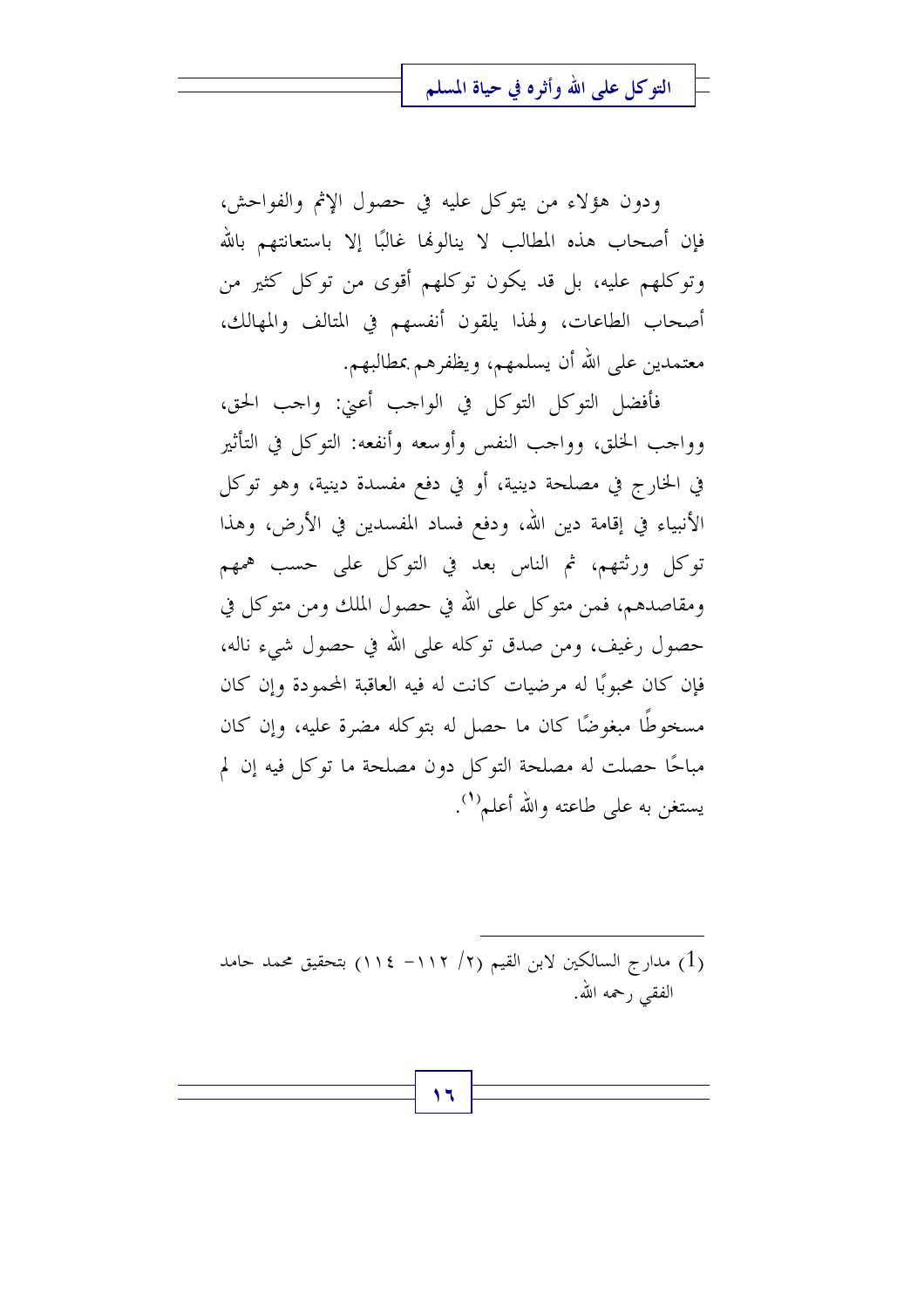خلق التوكل على الله تعالى

المسلم لا يرى التوكل على الله تعالى في جميع أعماله واجبًا خلقيًا فحسب بل يراه فريضة دينية، ويعده عقيدة إسلامية وذلك لأمر الله تعالى به في قوله: ﴿وَعَلَى الله فَتَوَكَّلُوا إِنْ كُنْتُمْ مُؤْمنينَ﴾ [المائدة: ٢٣] وقوله: ﴿وَعَلَى الله فَلْيَتَوَكَّلِ الْمُؤْمِنُونَ﴾ [التغابر: ١٣] لهذا كان التوكل المطلق على الله سبحانه وتعالى جزءًا من عقيدة المؤمن بالله تعالى.

والمسلم إذ يدين لله تعالى بالتوكل عليه، والإطراح الكامل بين يديه، لا يفهم من التوكل ما يفهمه الجاهلون بالإسلام، وخصوم عقيدة المسلمين من أن التوكل مجرد كلمة تلوكها الألسن، ولا تعيها القلوب، وتتحرك ها الشفاه، ولا تفهمها العقول، أو تترواها الأفكار، أو هو نبذ الأسباب، وترك العمل، والقنوع والرضى بالهون والدون تحت شعار التوكل على الله، والرضا بما تجري به الأقدار لا أبدًا بل المسلم يفهم التوكل الذي هو جزء من إيمانه وعقيدته أنه طاعة لله بإحضار كافة الأسباب المطلوبة لأي عمل من الأعمال التي يريد مزاولتها والدحول فيها، فلا يطمع في ثمرة بدون أن يقدم أسباها، ولا يرحو نتيجة ما بدون أن يضع مقدمتها، غير أن موضوع إثمار تلك الأسباب، وإنتاج تلك المقدمات يفوضه إلى الله سبحانه وتعالى إذ هو القادر عليه دون سواه.

فالتوكل عند المسلم إذًا هو عمل وأمل، مع هدوء قلب وطمأنينة نفس، واعتقاد جازم أن ما شاء الله كان وما لم يشأ لم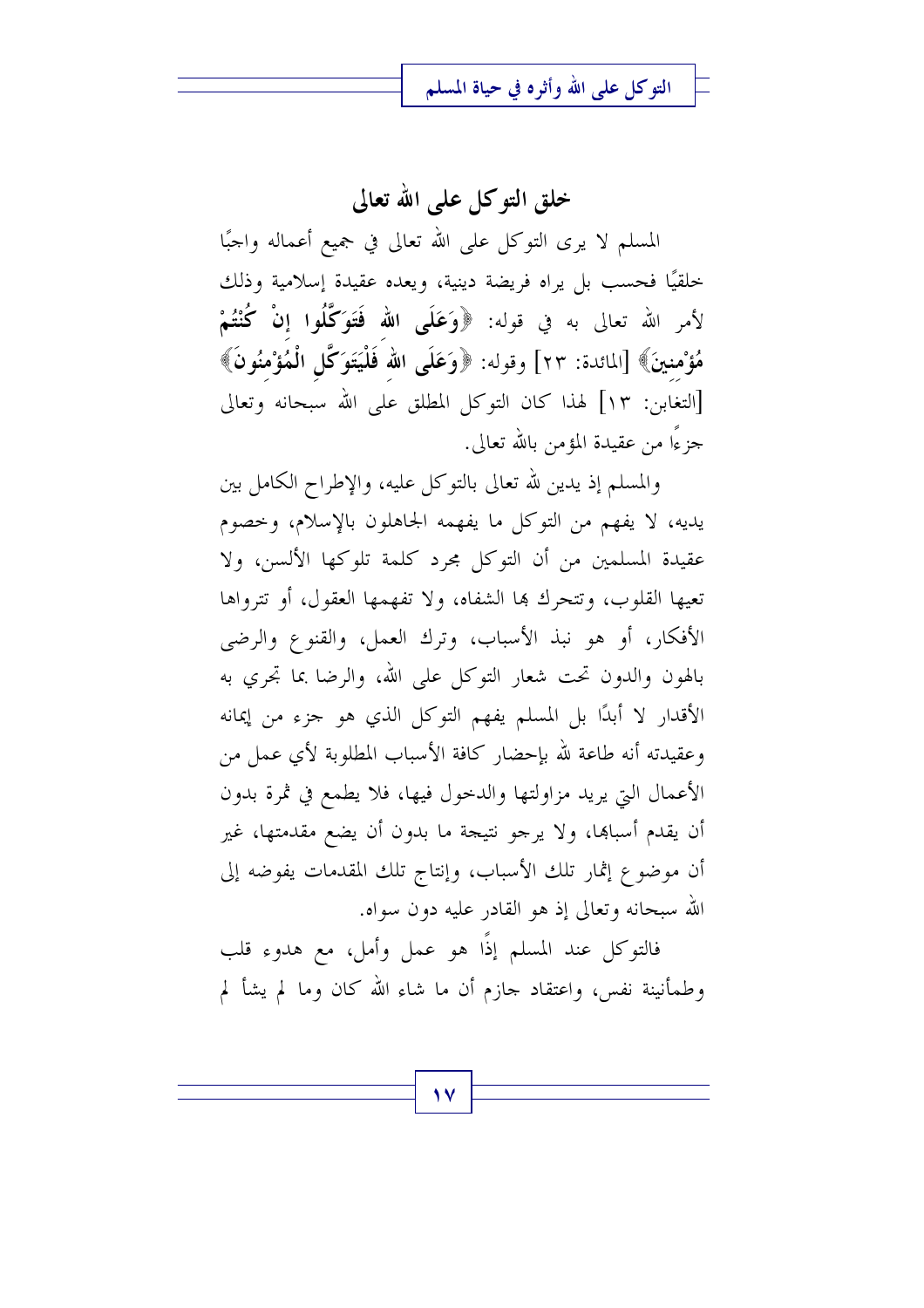يكن، وأن الله لا يضيع أحر من أحسن عملاً.

والمسلم إذ يؤمن بسنن الله في الكون فيعد للأعمال أسباها المطلوبة لها، ويستفرغ الجهد في إحضارها وإكمالها لا يعتقد أبدًا أن الأسباب وحدها كفيلة بتحقيق الأغراض، وإنجاح المساعي، لا، بل يري وضع الأسباب أكثر من شيء أمر الله به، يجب أن يطاع فيه كما يطاع في غيره مما يأمر به وينهي عنه، أما الحصول على النتائج والفوز بالرغائب فقد وكل أمرهما إلى الله تعالى، إذ هو القادر على ذلك دون غيره، وأن ما شاء الله كان وما لم يشأ لم يكن، فكم من عامل كادح لم يأكل ثمرة عمله وكدحه وكم من مزارع لم يحصد ما زر ع.

ومن هنا كانت نظرة المسلم إلى الأسباب، أن الاعتماد عليها وحدها واعتبارها هي كل شيء في تحقيق المطلوب كفر وشرك، يتبرأ منها، وأن ترك الأسباب المطلوبة لأي عمل وإهمالها وهو قادر على إعدادها وإيجادها فسق ومعصية يحرمها ويستغفر الله تعالى منها.

والمسلم في نظرته هذه إلى الأسباب مستمد فلسفتها من روح إسلامه وتعاليم نبيه محمد ﷺ فرسول الله كان في حروبه الطويلة العديدة لا يخوض معركة حتى يعد لها عدقما ويهيىء لها أسباها، فيختار حتى مكان المعركة، وزمالها فقد أثر عنه ﷺ أنه كان لا يشن غارة في الحر إلا بعد أن يبرد الجو، ويتطلف الهواءِ من آخر النهار، بعد أن يكون قد رسم خطته، ونظم صفوفه، وإذا فرغ من كل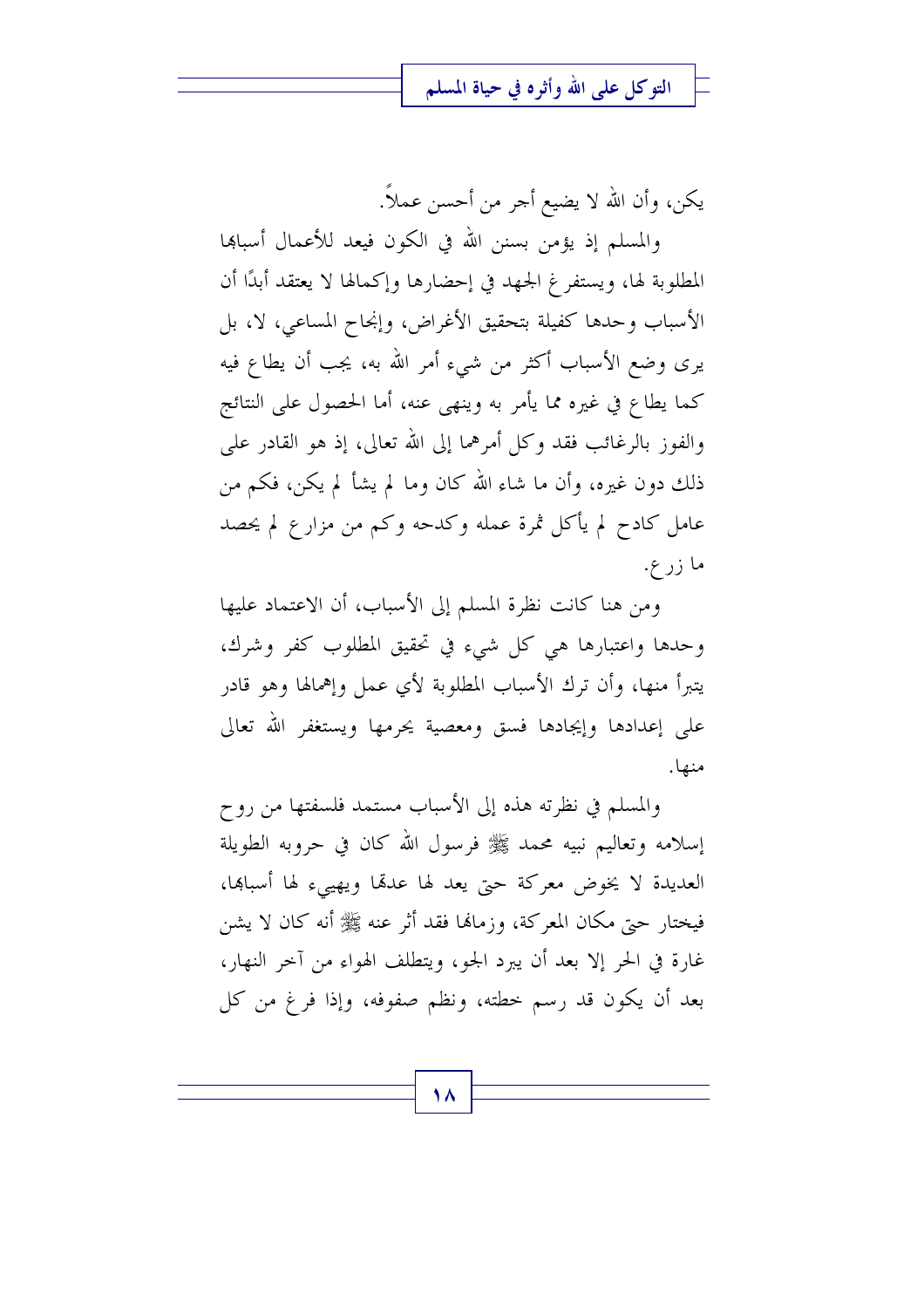الأسباب المادية المطلوبة لنجاح المعركة رفع يديه سائلا الله عز وحل «اللهم مترل الكتاب ومجري السحاب وهازم الأحزاب اهزمهم وا**نصرنا عليهم**»<sup>(١)</sup> وكذلك كان هديه ﷺ في الجمع بين الأسباب المادية والروحية، ثم يعلق أمر نجاحه على ربه، وينيط فلاحه وفوزه بمشبئة مولاه هذا مثال.

ومثال آخر: فقد انتظر ﷺ أمر ربه في الهجرة إلى المدينة بعد أن هاجر إليها جل أصحابه، وجاءه الإذن من الله تعالى بالهجرة فما هي الترتيبات التي اتخذها رسول الله ﷺ لهجرته إلها:

١- إحضار رفيق من حير الرفقاء ألا وهو صاحبه أبو بكر الصديق رضي الله عنه ليصحبه في طريق إلى داره الهجرة.

٢- إعداد زاد السفر من طعام وشراب، ربطته أسماء بنت أبي بكر بنطاقها حتى لقبت بذات النطاقين.

٣- إعداد راحلة ممتازة للركوب عليها في هذا السفر الشاق الطويل.

٤- إحضار خريت (حغرافي) عالم بمسالك الطريق ودروها الوعرة ليكون دليلا وهاديا في هذه الرحلة الصعبة.

٥- ولما أراد أن يخرج من بيته الذي طوقه العدو وحاصره فيه حتى لا ينفلت منه أمر ﷺ ابن عمه على بن أبي طالب رضي الله عنه أن ينام على فراشه تمويها على العدو الذي ما برح ينتظر

19

متفق عليه.  $(1)$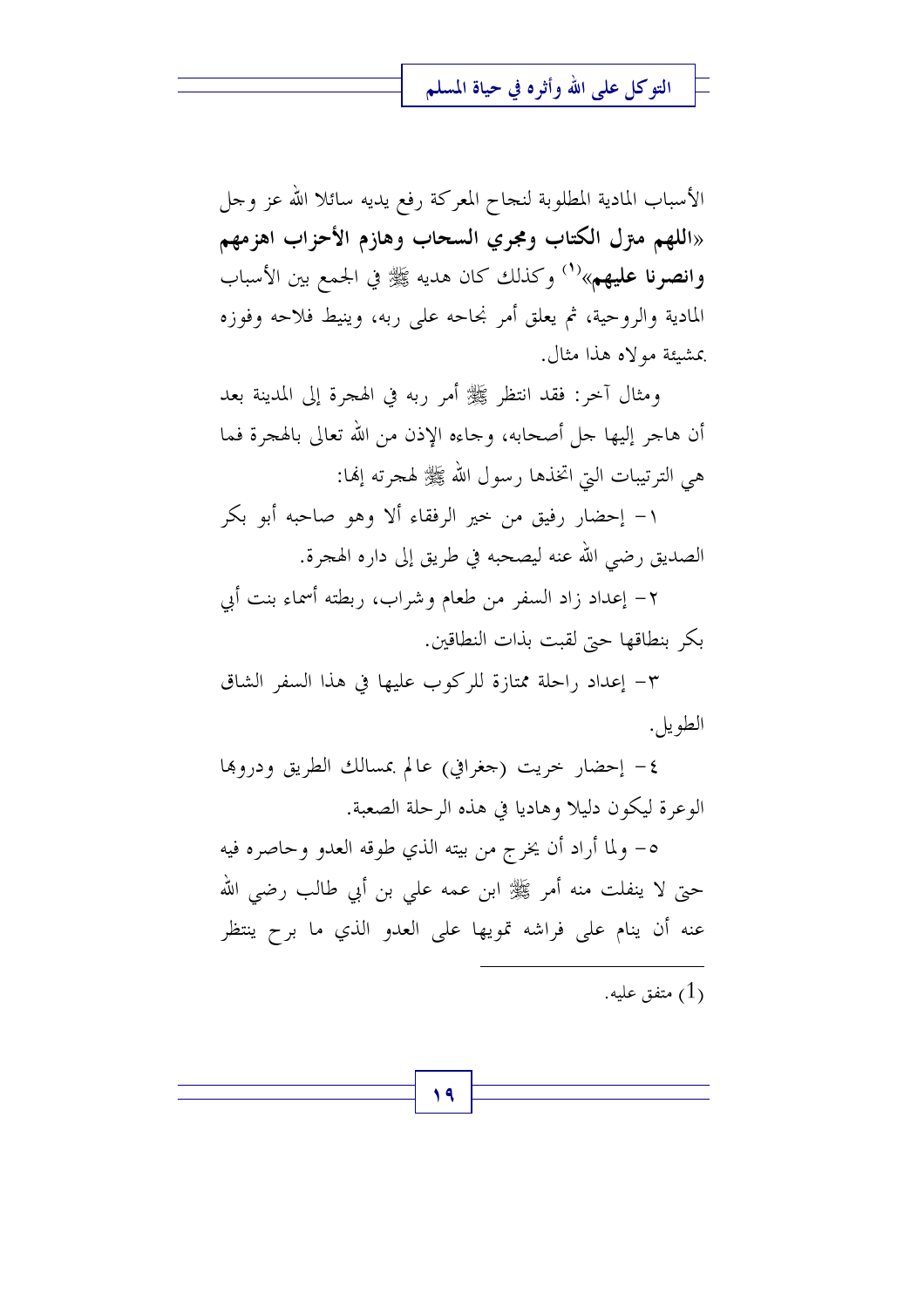خروجه من المترل ليفتك به ثم خرج وترك العدو ينتظر قومه من فراشه الذي يتراءى لهم من خلال شقوق الباب.

٦– لما طلبه المشركون واشتدوا وراءه يبحثون عنه وعن صاحبه أبي بكر الصديق الذي فر معه، أوى إلى غار ثور فدخل فيه ليستتر عن أعين طالبيه الناقمين الحادقين عليه.

٧- لما قال له أبو بكر: لو أن أحدهم نظر تحت قدمه لأبصرنا يا رسول الله قال له: «**ما ظنك باثنين الله ثالثهما**»؟.

فمن حلال هذه الحادثة التي تجلت فيها حقائق الإيمان والتوكل معا يشاهد أن الرسول ﷺ كان لا ينكر الأسباب، ولا يعتمد عليها، وأن آحر الأسباب للمؤمن إطراحه بين يدى الله، وتفويضه أمره إليه في ثقة واطمئنان إن الرسول ﷺ لما استنفذ جميع الوسائل في طلب النجاة حتى حشر نفسه التي طلب النجاة لها في غار مظلم تسكنه العقارب والحيات، قال في ثقة المؤمن ويقين المتوكل لصاحبه لما ساوره الخوف: «لا تحزن إن الله معنا، ما ظنك يا أبا بكر باثنين الله ثالثهما»؟<sup>(١)</sup>.

ومن هذا الهدي النبوي والتعليم المحمدي اقتبس المسلم نظرته تلك إلى الأسباب، فليس هو فيها مبتدعًا ولا متنطعًا، وإنما هو مؤتس ومقتد.

أما الاعتماد على النفس فإن المسلم لا يفهم منه ما يفهمه ر 1) , واه البخاري .

٢.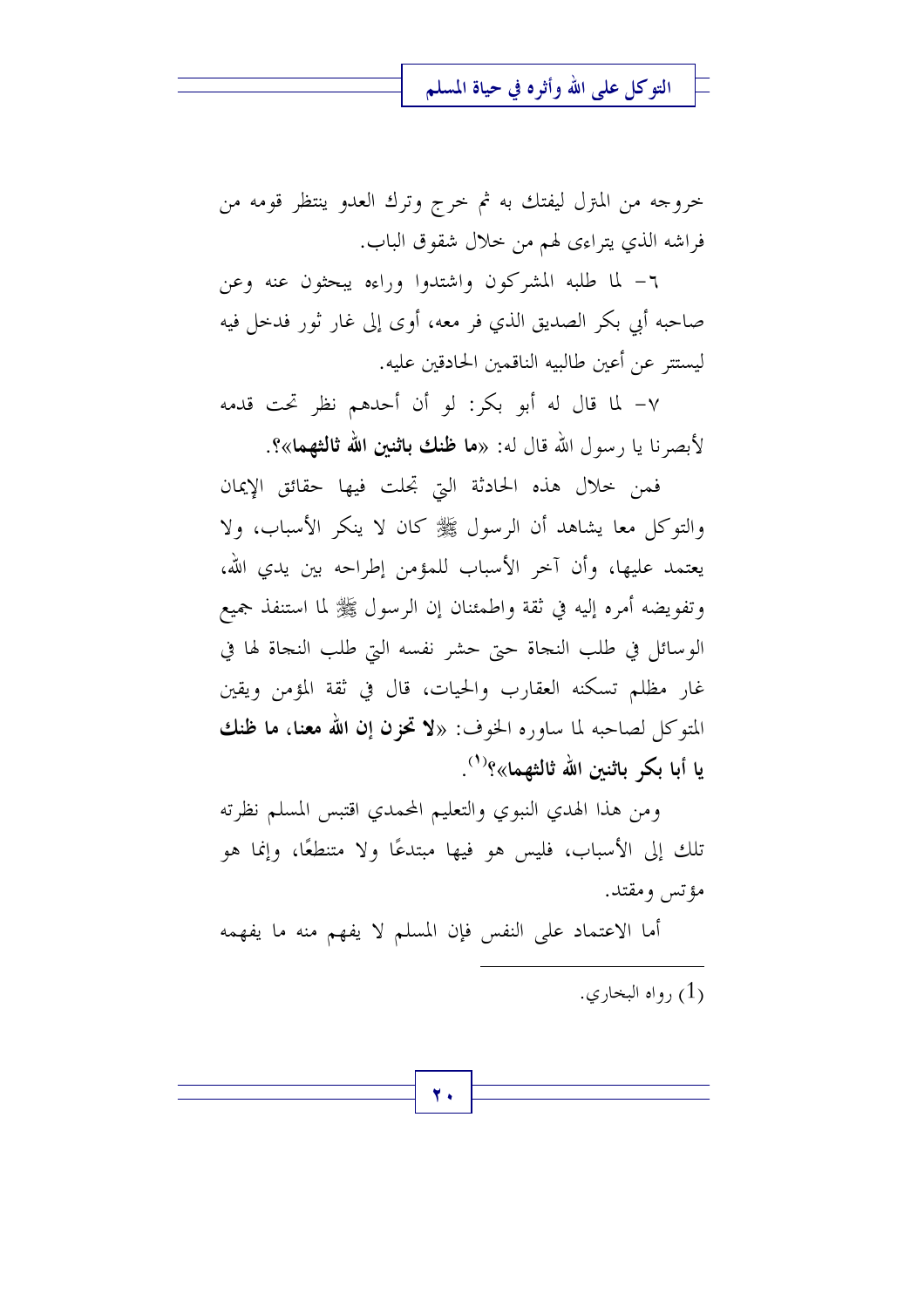المحجوبون بمعاصيهم عن أنفسهم من أنه عبارة عن قطع الصلة بالله تعالى، وأن العبد هو الخالق لأعماله، والمحقق لكسبه وأرباحه، بنفسه وأنه لا دحل الله في ذلك، تعالى الله عما يتصورون.

وإنما المسلم إذ يقول بوحوب الاعتماد على الله في الكسب والعلم يريد بذلك أنه لا يظهر افتقاره إلى أحد غير الله، ولا يبدى احتياجه إلى غير مولاه فإذا أمكنه أن يقوم بنفسه على عمله فإنه لا يسنده إلى غيره، وإذا أتى له أن يسد حاجته بنفسه فلا يطلب معونة غيره، ولا مساعدة أحد سوى الله، لما في ذلك من تعلق القلب بغير الله، وهو ما لا يحبه المسلم ولا يرضاه.

والمسلم في هذا هو سالك درب الصالحين، وماض على سنن الصديقين، فقد كان أحدهم إذا سقط سوطه من يده وهو راكب على فرسه يترل إلى الأرض ليتناوله بنفسه ولا يطلب من أحد أن يناوله إياه، وقد كان رسول الله ﷺ يبايع المسلم إقامة الصلاة وإيتاء الزكاة، وأن لا يسأل أحدا حاجته غير الله تعالى.،

والمسلم إذ يعيش على هذه العقيدة من التوكل على الله والاعتماد عليه يغذي عقيدته هذه وينمى خلقه ذاك بإيراد حاطره من الوقت إلى الوقت على هذه الآيات القرآنية والأحاديث النبوية التي استمد منها عقيدته، واستوحى منها خلقه وذلك لقول الله تعالى: ﴿وَتَوَكَّلْ عَلَى الْحَيِّ الَّذِي لا يَمُوتُ﴾ [الفرقان: ٥٨] وقولهك ﴿إِنَّ اللَّهُ يُحبُّ الْمُتَوَكِّلِينَ﴾ [آل عمران: ١٥٩]، وكقول الرسول ﷺ: «لو أنكم تتوكلون على الله حق توكله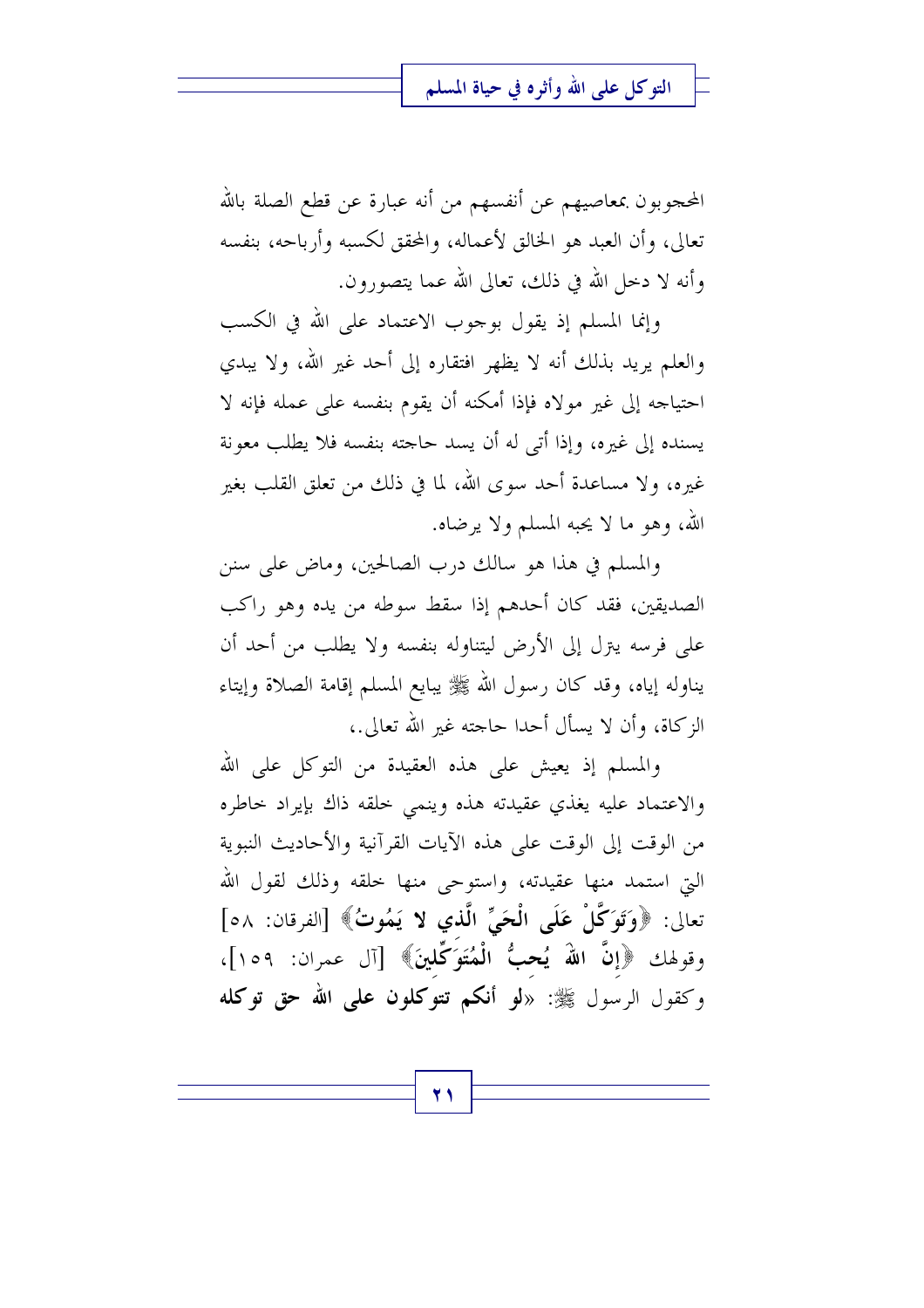لرزقتم كما يرزق الطير تغدو خماصًا وتروح بطانًا»<sup>(١)</sup>، وقوله إذا حرج من بيته «بسم الله توكلت على الله ولا حول ولا قوة إلا بِالله» (٢)، وقوله في السبعين ألفًا الذين يدخلون الجنة بغير حساب ولا عذاب «هم الذي لا يسترقون، ولا يكتوون، ولا يتطيرون وعلى ربمم يتوكلون»<sup>(٤)(٤)</sup>.

> الترمذي وحسنه) (1) (2) رواه أبو داود والنسائي والترمذي، وحسنه وصححه ابن حبان. (3) متفق عليه. (4) منهاج المسلم لأبي بكر الجزائري (٥٦، ١٦٠).

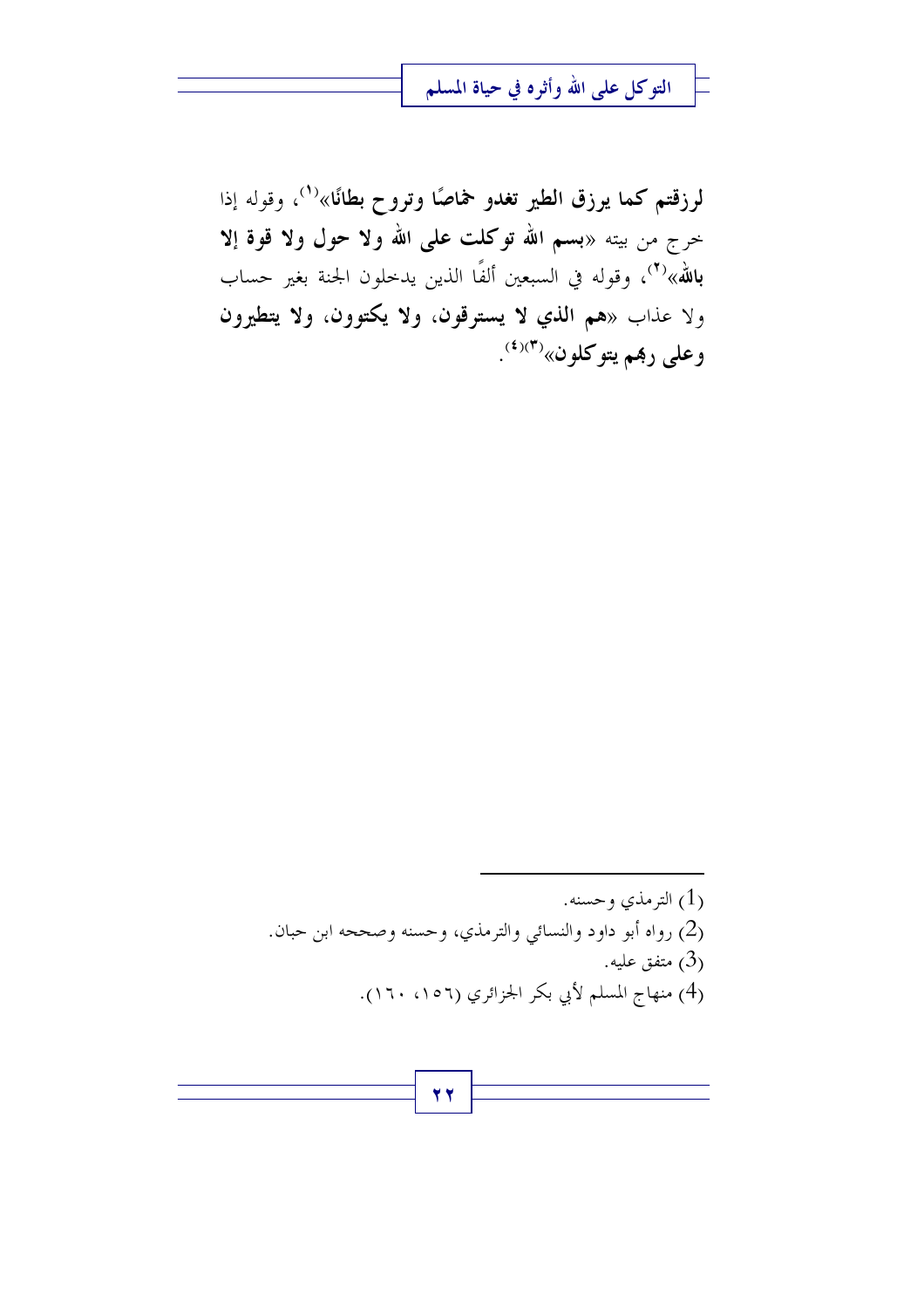التوكل على الله من أسباب الرزق

عن عمر بن الخطاب، رضي الله عنه عن النبي ﷺ قال: «**لو** أنكم توكلون على الله حق توكله، لرزقكم كما يرزق الطير، تغدو خماصًا، وتروح بطانًا» رواه الإمام أحمد والترمذي والنسائي وابن ماجه، وابن حبان والحاكم، وقال الترمذي: حسن صحيح.

هذا الحديث أصل عظيم في التوكل، وقد قال الله تعالى: ﴿وَمَنْ يَتَّقِ اللَّهَ يَجْعَلْ لَهُ مَخْرَجًا \* وَيَرْزُقْهُ منْ حَيْثُ لا يَحْتَسبُ وَمَنْ يَتَوَكَّلْ عَلَى الله فَهُوَ حَسْبُهُ إِنَّ اللهَ بَالغُ أَمْرِه قَدْ جَعَلَ اللهُ لكُلِّ شَيْءٍ قَدْرًا﴾ [الطلاق: ٢، ٣] وحقيقة التوكل هو اعتماد القلب على الله عز وجل في استجلاب المصالح ودفع المضار، قال سعيد بن جبير: «التوكل جماع الإيمان»، وفي حديث ابن عباس عن النبي ﷺ قال: «من سره أن يكون أقوى الناس فليتوكل على الله»، وفي الدعاء المأثور: اللهم إني أسألك صدق التوكل عليك، اللهم اجعلني ممن توكل عليك فكفيته.

واعلم أن التوكل لا ينافي السعى في الأسباب، إن الطير تغدو في طلب رزقها وقد قال الله تعالى: ﴿وَمَا منْ دَابَّة في الْمَأْرْضِ إِلَّا عَلَى اللَّه رزْقُهَا وَيَعْلَمُ مُسْتَقَرَّهَا وَمُسْتَوْدَعَهَا كُلَّ في كتَاب هُبينٍ﴾ [هود: ٦] قال يوسف بن أسباط: كان يقال: اعمل عمل رحل لا ينجيه إلا عمله، وتوكل توكل رحل لا يصيبه إلا ما كتب له في حديث ثوبان عن النبي ﷺ «إن ا**لعبد ليحرم الرزق بالذنب**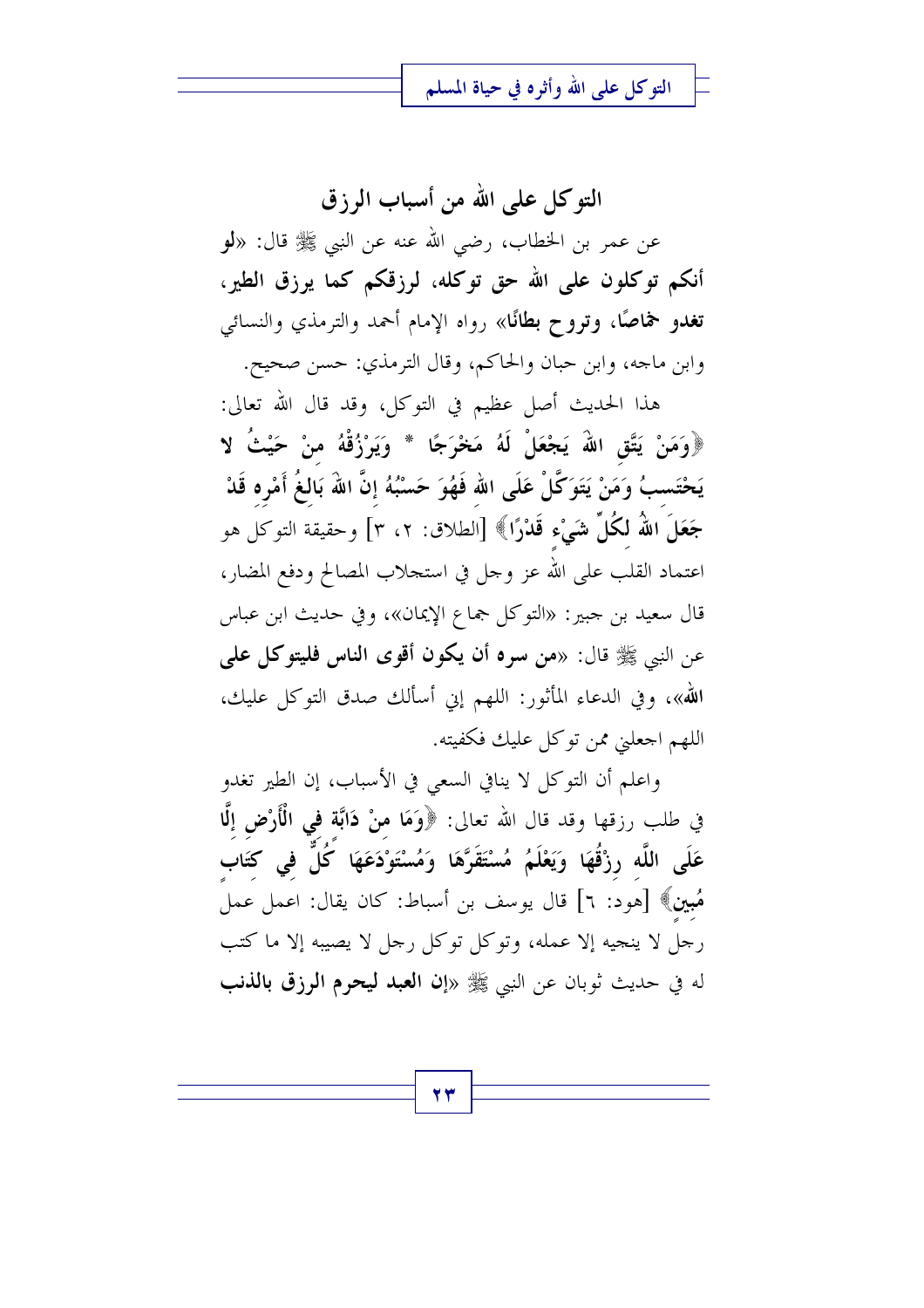تصيبه»<sup>(۱</sup>).

وفي حديث حابر عن النبي ﷺ «**لن تموت نفس حتى** تستكمل رزقها، فاتقوا الله وأجملوا في الطلب، خذوا ما حل، ودعوا ما حرم»<sup>(٢)</sup> وقال ابن عباس: كان أهل اليمن يحجون ولا يتزودون ويقولون: نحن المتوكلون فإذا قدموا مكة سألوا الناس فأنزل الله هذه الآية: ﴿وَتَزَوَّدُوا فَإِنَّ خَيْرَ الزَّادِ التَّقْوَى﴾ [البقرة: ١٩٧] وقال معاوية بن قرة: لقى عمر بن الخطاب ناسا من أهل اليمن فقال من أنتم؟ قالوا: نحن المتوكلون، قال: «بل أنتم المتأكلون إنما المتوكل الذي يلقى حبه في الأرض ويتوكل على الله» وقد قال النبي ﷺ «المؤمن القوي خير وأحب إلى الله من المؤمن الضعيف وفي كل خير، احرص على ما ينفعك واستعن بالله ولا تعجز، وإن أصابك شيء فلا تقل لو أيي فعلت كذا لكان كذا، ولكن قل: قدر الله وما شاء فعل، فإن لو تفتح عمل الشيطان» رواه مسلم<sup>(٣)</sup>.

وما ينبغي أن يعلم، ما قاله طائفة من العلماء، وهو: أن الالتفات إلى الأسباب شرك في التوحيد، ومحو الأسباب تكون

(1) رواه أحمد والنسائي بإسناد صحيح وابن حبان والحاكم وصححه وأقره الذهبي. (2) رواه ابن ماحه والحاكم وقال: صحيح على شرط مسلم. (3) محاسن الدين على متن الأربعين ٤٥٤ وانظر حامع العلوم والحكم  $\cdot$ (۳۷۹)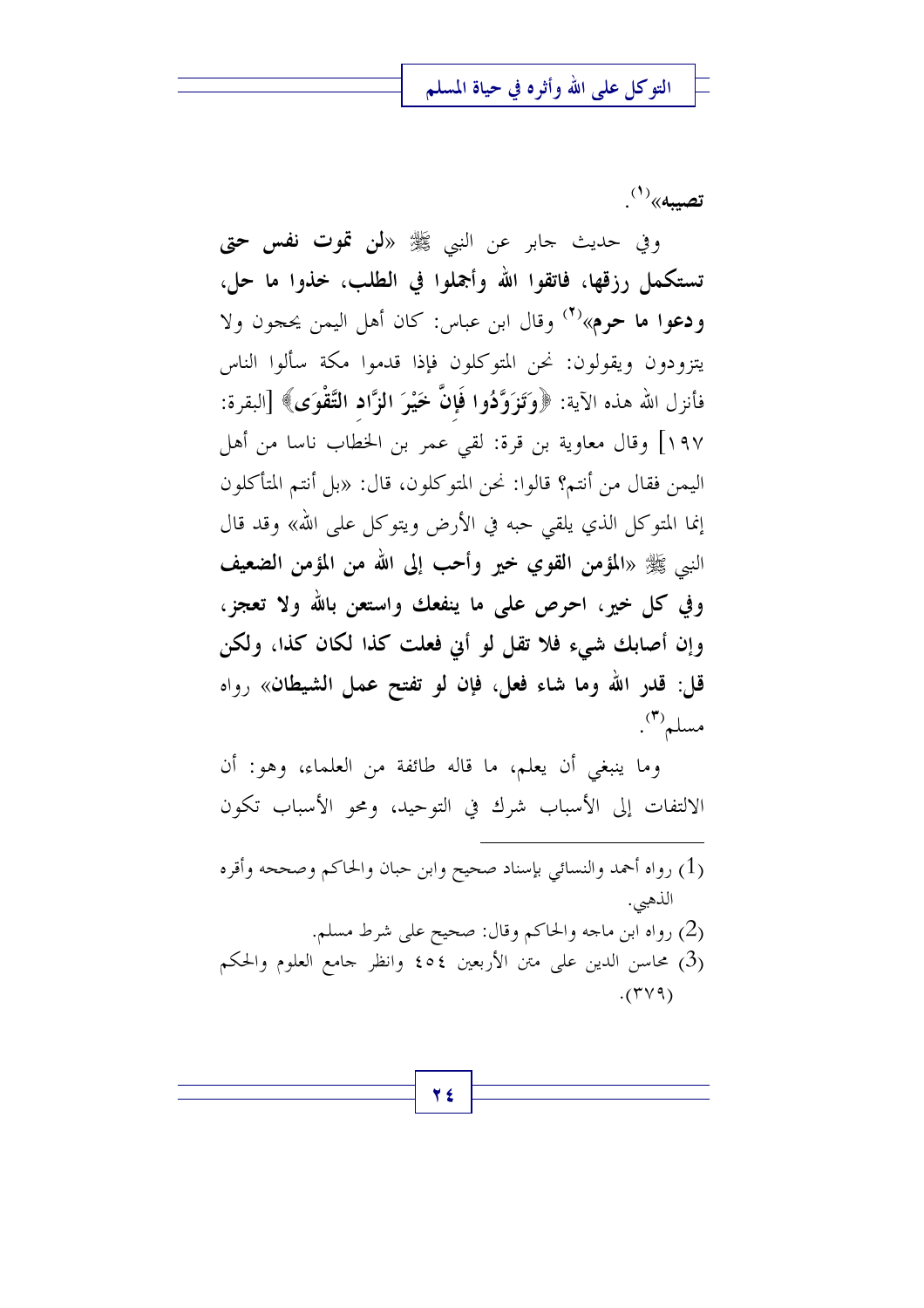$\Box$ 

أسباب نقص في العقل، والإعراض عن الأسباب بالكلية قدح في الشرع، ومعنى التوكل والرجاء يتألف من وجوب التوحيد والعقل والشرع<sup>(١</sup>).

(1) شرح العقيدة الطحاوية (٢٠٥).

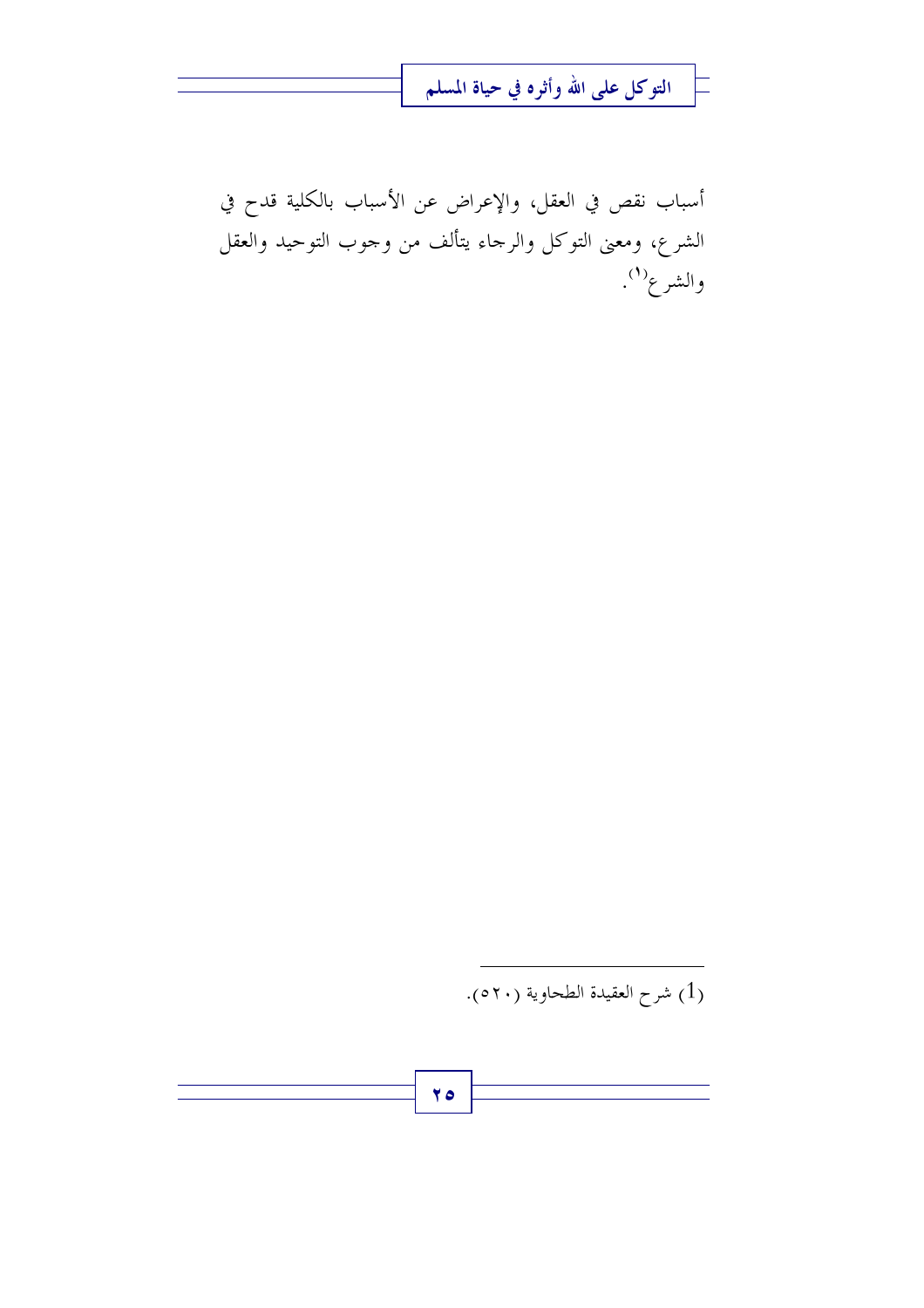# التوكل في الإسلام نشاط وعمل لا قعود وكسل

يريد الإسلام من حث المسلمين على التوكل أن يعتزوا برهم الذي منه العزة، وأن يكون الواحد منهم في عمله الذي اعتقده نافعًا وصوابًا، وعزم عليه، مقدامًا جريعًا بعيدًا عن التردد لا يخشى الصعاب ولا يهاب غير حالقه، ونكتفي هذا القدر ههنا من غرض الدين من تشريع التوكل على الله ونسوق للقارئ آيات من القرآن تىبن ذلك.

١– قال الله تعالى في سورة آل عمران: ﴿إِذْ هَمَّتْ طَائِفَتَان منْكُمْ أَنْ تَفْشَلا وَاللَّهُ وَلَيُّهُمَا وَعَلَى الله فَلْيَتَوَكَّل الْمُؤْمِنُونَ﴾  $\lceil \mathcal{N} \rceil$  : 177

أمر للمؤمنين بالتوكل على الله بعد أن ذكر أن طائفتين من المؤمنين في غزوة أحد همتا بالرحوع والجبن حين رحع ابن أبي مع بعض المنافقين فحفظ الله قلوب المؤمنين، من هذا الجبن وأمرهم بالثبات والإقدام.

٢– وقال تعالى في السورة نفسها الآية ١٥٩ ﴿وَشَاوِرْهُمْ في الأَمْرِ فَإِذَا عَزَمْتَ فَتَوَكَّلْ عَلَى اللهُ﴾ أمر الله نبيه ﷺ إذا عزم على أن أمر أن يمضي فيه ويتوكل على الله لا على مشاورتمم والعزم قصد الإمضاء، والحزم جودة النظر في الأمر وتنقيحه والحذر من الخطأ فيه، والمشاورة من الحزم.

27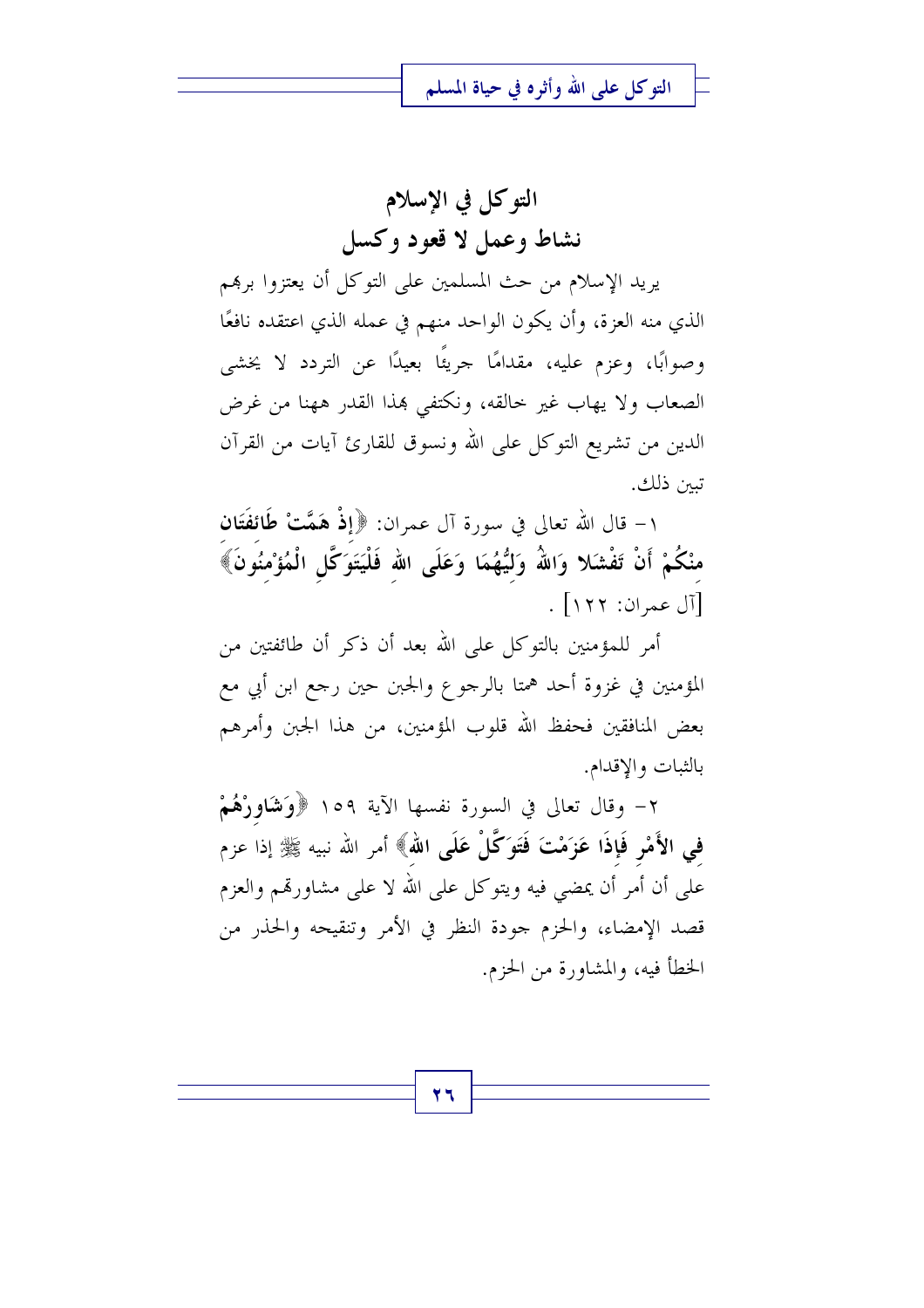٣- وفي سورة النساء: ﴿فَأَعْرِضْ عَنْهُمْ وَتَوَكَّلْ عَلَى الله وَكَفَى بِالله وَكِيلاً﴾ [النساء: ٨١].

و في المائدة ﴿قَالَ دَجُلانِ مِنَ الَّذِينَ يَخَافُونَ أَنْعَمَ اللَّهُ عَلَيْهِمَا ادْخُلُوا عَلَيْهِمُ الْبَابَ فَإِذَا دَخَلْتُمُوهُ فَإِنَّكُمْ غَالبُونَ وَعَلَى الله فَتَوَكَّلُوا إنْ كُنْتُمْ مُؤْمنينَ﴾.

انظروا إلى قوله: ﴿فَإِذَا دَخَلْتُمُوهُ فَإِنَّكُمْ غَالَبُونَ وَعَلَى الله فَتَوَكَّلُوا إنْ كُنْتُمْ مُؤْمنينَ﴾ [المائدة: ٢٣].

٥ – وفي الأعراف: قول شعيب: ﴿وَمَا يَكُونُ لَنَا أَنْ نَعُودَ فيهَا إلا أَنْ يَشَاءَ اللَّهُ رَبُّنَا وَسعَ رَبُّنَا كُلَّ شَيْء علْمًا عَلَى الله تَوَكَّلْنَا﴾. [الأعراف: ٨٩]

٦- وفي الأنفال: ﴿وَإِنْ جَنَحُوا لِلسَّلْمِ فَاجْنَحْ لَهَا وَتَوَكَّلْ عَلَى اللهُ﴾. [الأنفال: ٦١]

٧- وفي التوبة: ﴿قُلْ لَنْ يُصيبَنَا إِلا مَا كَتَبَ اللَّهُ لَنَا هُوَ مَوْلاَنَا وَعَلَى الله فَلْيَتَوَكَّلِ الْمُؤْمِنُونَ﴾ [التوبة: ٥١].

٨– وفي يونس: ﴿فَعَا آمَنَ لِمُوسَى إِلا ذُرِّيَّةٌ منْ قَوْمه عَلَى خَوْف منْ فرْعَوْنَ وَمَلَئهمْ أَنْ يَفْتنَهُمْ وَإِنَّ فرْعَوْنَ لَعَال في الأَرْضِ وَإِنَّهُ لَمنَ الْمُسْرِفينَ \* وَقَالَ مُوسَى يَا قَوْمِ إِنْ كُنْتُمْ آمَنْتُمْ بِاللهُ فَعَلَيْه تَوَكَّلُوا إِنْ كُنْتُمْ مُسْلمينَ \* فَقَالُوا عَلَى الله تَوَكَّلْنَا رَبَّنَا لا تَجْعَلْنَا فَتْنَةً للْقَوْمِ الظَّالَمِينَ \* وَنَجِّنَا برَحْمَتكَ منَ الْقَوْمِ الْكَافِرِينَ﴾. [يونس: ٨٣–٨٦].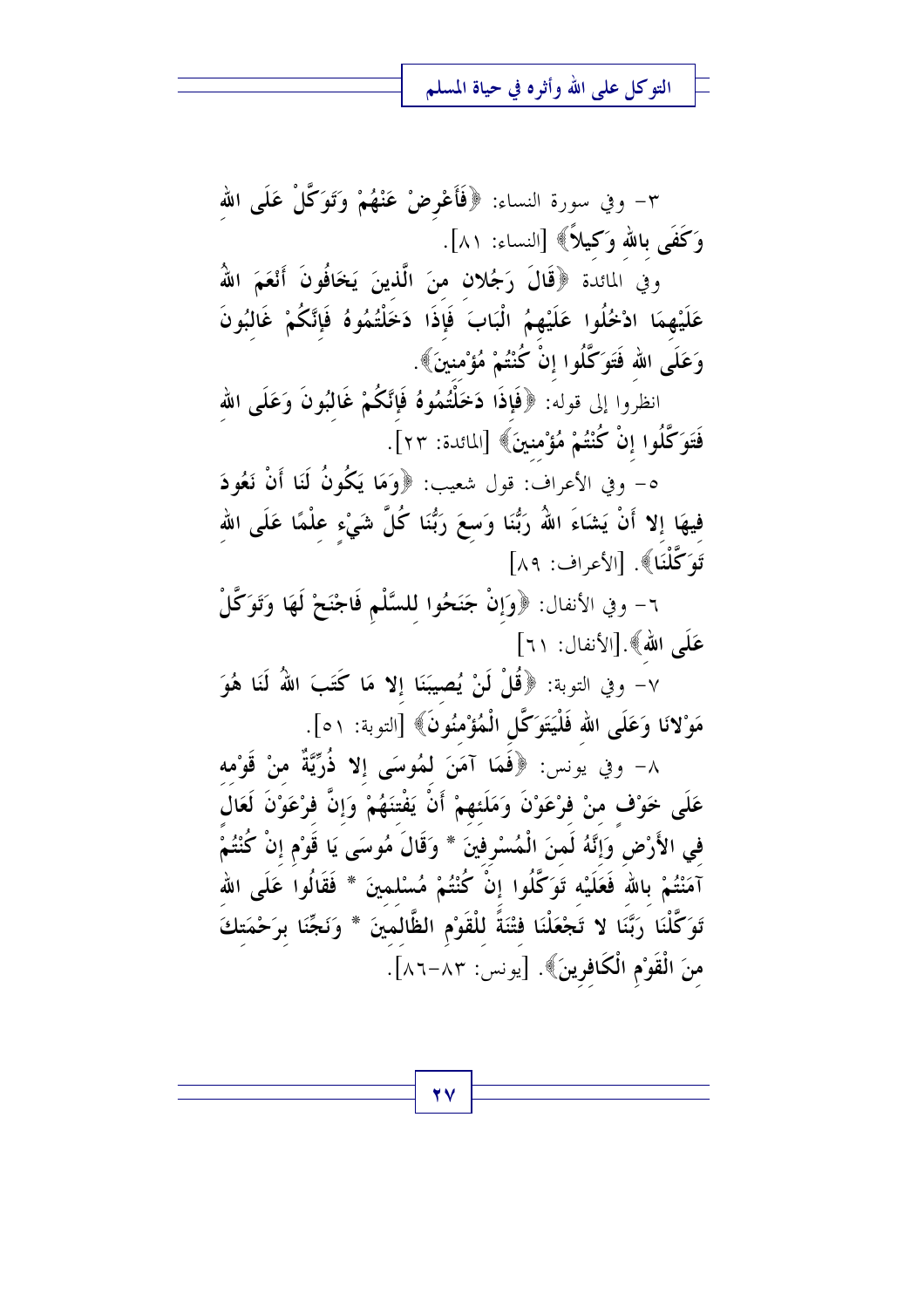٩– وفي هود حكي الله عن هود قوله: ﴿فَكَيْدُونِي جَمِيعًا ثُمَّ لا تُنْظرُون \* إنِّي تَوَكَّلْتُ عَلَى الله رَبِّي وَرَبِّكُمْ﴾ [هود:  $\sqrt{2}$ 

وعن شعيب قوله: ﴿وَمَا أُرِيدُ أَنْ أُخَالِفَكُمْ إِلَى مَا أَنْهَاكُمْ عَنْهُ إنْ أُرِيدُ إلا الإصْلاحَ مَا اسْتَطَعْتُ وَمَا تَوْفيقي إلا بالله عَلَيْه تَوَكَّلْتُ﴾.[هود: ٨٨].

١٠- وفي النحل: ٩٩ ﴿إِنَّهُ لَيْسَ لَهُ سُلْطَانٌ عَلَى الَّذِينَ آمَنُوا وَعَلَى رَبِّهِمْ يَتَوَكَّلُونَ﴾،

١١- وفي الفرقان: ٥٨: ﴿قُلْ مَا أَسْأَلُكُمْ عَلَيْه منْ أَجْرِ إلا مَنْ شَاءَ أَنْ يَتَّخذَ إلَى رَبِّه سَبيلاً \* وَتَوَكَّلْ عَلَى الْحَيِّ الَّذي لا يَمُوتُ وَسَبِّحْ بحَمْده﴾.

١٢– وفي الشعراء: ٢١٧: ﴿فَإِنْ عَصَوْكَ فَقُلْ إِنِّي بَرِيءٌ ۖ ممَّا تَعْمَلُونَ \* وَتَوَكَّلْ عَلَى الْعَزِيزِ الرَّحيمِ﴾.

١٣- وفي الأحزاب ٤٨: ﴿وَلَا تُطَعَ الْكَافِرِينَ وَالْمُنَافِقِينَ وَدَعْ أَذَاهُمْ وَتَوَكَّلْ عَلَى الله وَكَفَى بالله وَكيلاً》.

١٤– وفي غافر ٤٤: حكاية لقول مؤمن آل فرعون: ﴿فَسَتَذْكُرُونَ مَا أَقُولُ لَكُمْ وَأُفَوِّضُ أَمْرِي إِلَى الله إِنَّ اللَّهَ بَصيرٌ ۚ بِالْعبَادِ \* فَوَقَاهُ اللَّهُ سَيِّئَاتِ مَا مَكَرُوا﴾.

فقد ظهر من سياق هذه الآيات أن الأمر بالتوكل أو الإخبار به لتثبيت القلب وعدم الاكتراث بالمخاوف وللمضى في تنفيذ العزم بالاعتماد على الله.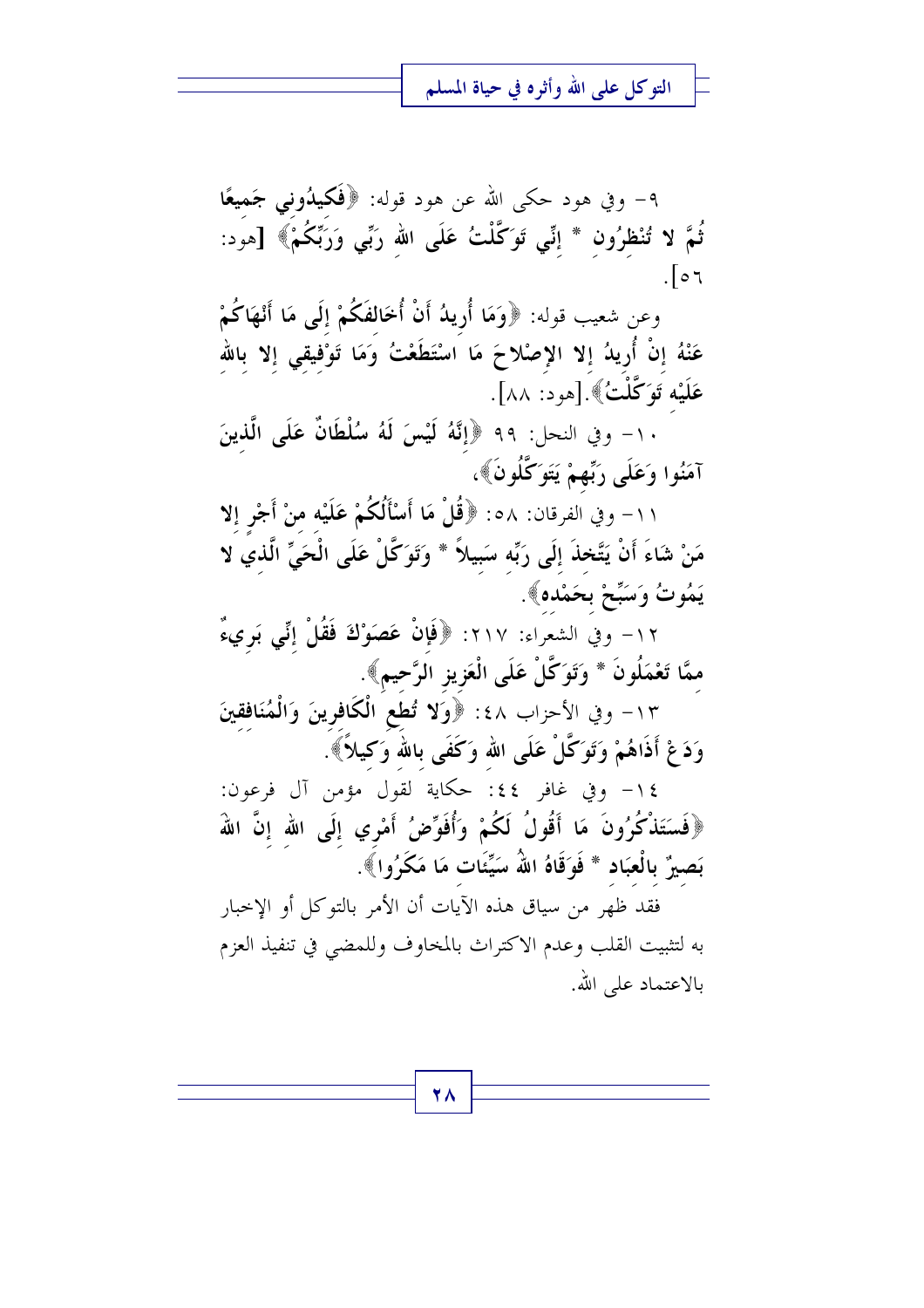#### النتىجة

نتيجة هذا البحث يا أخى المسلم أن التوكل على الله مبعث قوة العزيمة والثبات ودفع التردد والنكوص عن المطالب، وهو لذلك عدة روحية للنجح وقوة معنوية وهو للنفس سكون وطمأنينة ذلك أن صاحبه يوقن أنه قد أوى إلى ركن شديد وأنه وضع أصله حيث يجب أن يوضع بعد بذله جهده في مباشرة السبب الذي أرشده إليه خالق الأسباب وملهم التمسك به فيكون لقوة يقنه أثرها في نفسه فيظل ثابتًا على إمضاء أمره وقصد الوصول إلى الغاية كالطود لا يتزحزح، فإذا قام بدعوة إلى الحق متوكلاً على الله مضى قدمًا لا يتهيب أحدًا من حلق الله لأن المتوكل عليه والذي عليه المعول هو رب الخلق وهو مالك نواصيهم فيقوم بتلك الدعوة مع التوكل على الله حق القيام ويكون عونه على النجح توكله.

وإذا قاتل أعداء الحق لنصرة الحق قويت نفسه، وضوعفت شجاعته وزاده التوكل كل سماحة ببذل نفسه فكان المسلم المتوكل على الله في القتال يعدل اثنين أو أكثر من ذلك، وهذا هو سر انتصار المسلمين الأولين على من يكثرهم ويفوقهم عددًا.

ولذلك قال أحد الفضلاء المعاصرين لنا: إلهم إذا قالوا لم يتقدم الشرقيون الآن لتوكلهم على الله فأقول الأمر على العكس وهو أن تأخر الشرقيين لعدم توكلهم على الله، إذ أن التوكل يورث المسلمين العزة فلا يعتمد أحدهم على ذي جاه وسلطان حتى يذل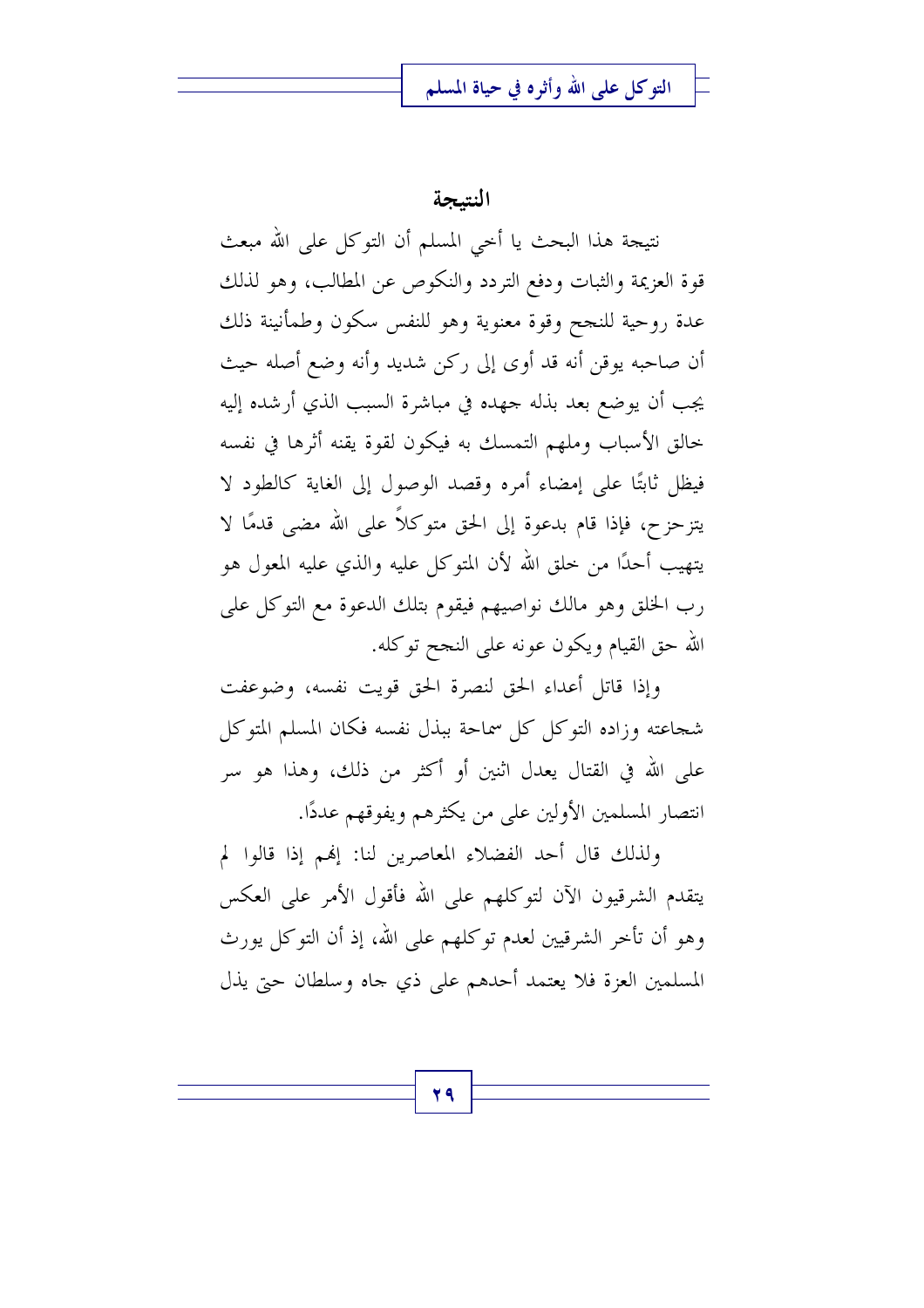لذي الجاه ولا يعتمد على شجاعته وزاده التوكل سماحة ببذل نفسه [فكان أنت ظالم]'``، ومن هذه صفتهم فجدير هم التقدم والسيادة والمجد والعز الدائم.

وإذن فنحن في هذا العصر طغت علينا المادة وأعوزتنا القوة الروحية قوة التوكل على الله فأحفقنا في كثير من أمورنا ولو توكلنا على الله لكان الله حسبنا وكافينا ما يهمنا:

﴿وَمَنْ يَتَوَكَّلْ عَلَى الله فَهُوَ حَسْبُهُ﴾ [الطلاق: ٣].

ولو توكلنا على الله حق توكله لرزقنا كما يرزق الطير تغدو خماصًا وتروح بطانًا، ولأمكننا من نواصي أعدائنا ولسخر لنا ما أودعه في ملكه من قوى ومنافع، وعلى الجملة لكنا الأعلين في هذه الحباة وفي الحباة الباقبة.

نسأل الله سبحانه الذي يعطي من يشاء ويمنع من يشاء أن يمنحنا وإياكم التوفيق للتوكل عليه سبحانه، التوكل الذي يرضاه جل جلاله والذي هو فخر للإسلام والمسلمين والذي هو عمل وقوة ونشاط لا عجز وكسل وحرمان وخمول، وأن يرزقنا جميعًا الاقتداء بسيد الأنبياء والمرسلين صلوات الله وسلامه عليهم أجمعين".

ز يادة غير مفهومة.) (1)

انظر كتاب مجموعة وسائل دينية وعلمية، فضيلة الأستاذ محمد ابن عبد  $(2)$ الله الجزار (١٢٢-١٣٦).

۳.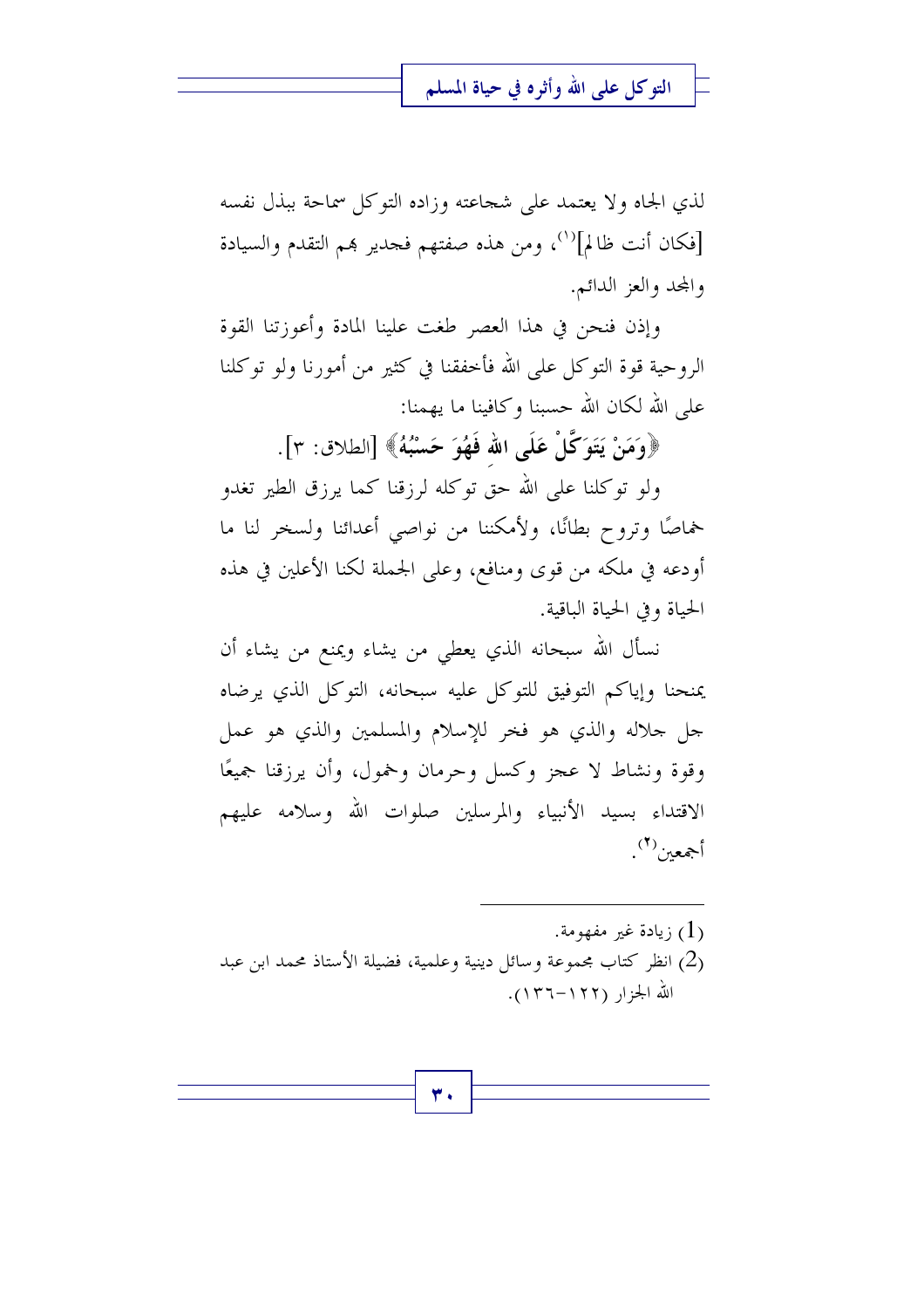# التوكل على الله وأثره في بث السكينة في النفوس

التوكل أثر من آثار الإيمان فالذي يؤمن بأن الله بيده تصاريف الحياة وبيده النفع والضر، يترك الأمر إليه ويرضى بمشيئته فلا يفزعه المستقبل وما يخبئه له من مفاجآت، ويستعيض عن الخوف بسكينة واطمئنان عدل الله ورحمته، ولهذا يقرر الإسلام بأن الإيمان يجب أن يصاحبه التوكل ﴿وَعَلَى الله فَتَوَكَّلُوا إِنْ كُنْتُمْ مُؤْمِنينَ﴾ [المائدة:  $\sqrt{77}$ 

﴿اللَّهُ لا إِلَهَ إِلا هُوَ وَعَلَى الله فَلْيَتَوَكَّلِ الْمُؤْمِنُونَ﴾ [التغابن: ١٣].

والإسلام يحمل البشرى للمتوكلين ويعدهم الفضل من الله ونيل بركاته، انظر إلى هذه الآية الكريمة التي تمسح ما في نفوس المؤمنين من الخوف وتمدهم بقوة روحية يستطيعون ها التغلب على حوفهم وقلقهم ﴿فَمَا أُوتِيتُمْ منْ شَيْء فَمَتَاعُ الْحَيَاة اللُّنْيَا وَمَا عنْدَ الله خَيْرٌ وَأَبْقَى للَّذينَ آمَنُوا وَعَلَى رَبِّهِمْ يَتَوَكَّلُونَ﴾ [الشورى: ٣٦].

وورد في القرآن أيضًا آية أحرى تحمل الوعد الصادق بالمعونة والتأييد من الله: ﴿وَمَنْ يَتَوَكَّلْ عَلَى الله فَهُوَ حَسْبُهُ﴾ [الطلاق: ٣]. أي كافيه مما أهمه وأجزنه.

وهناك فئات من الناس في حاجة إلى التوكل أكثر من حاجة غيرهم إليه، وهم المصلحون الذين يجتازون دائمًا الطريق المملوء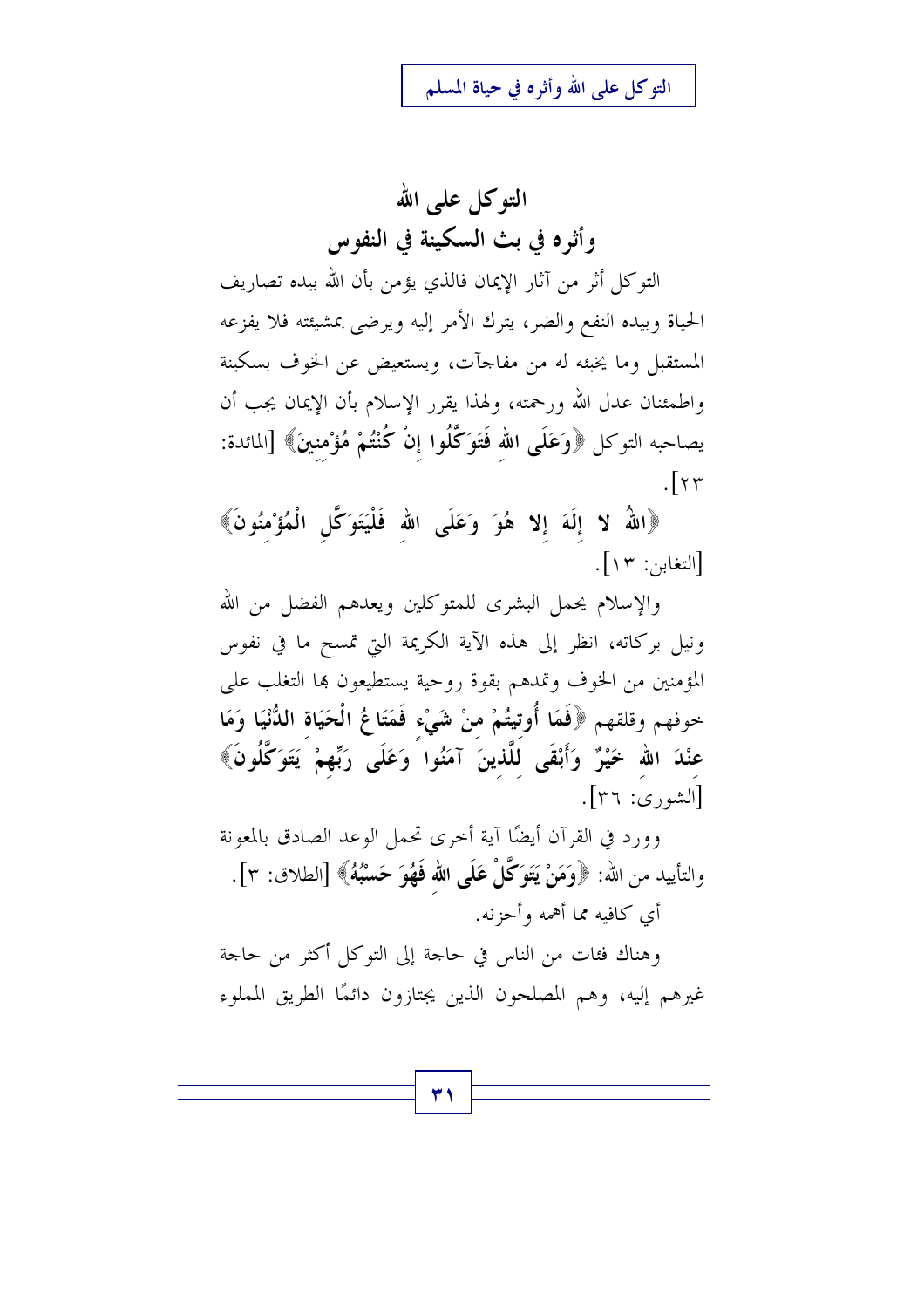بالأشواك، ويكونون عرضة للأذى والتعب المضيي، هؤلاء يعلمهم الله أن يفوضوا أمرهم إليه حتى لا يثبط الفشل هممهم ويأمرهم أن يقتدوا بنبيه شعيب الذي قال: ﴿إِنْ أُرِيدُ إِلاَّ الإِصْلاحَ مَا اسْتَطَعْتُ وَمَا تَوْفيقى إلا بالله عَلَيْه تَوَكَّلْتُ وَإِلَيْه أُنيبُ﴾ [هود: ۸۸].

ولكن هناك شبهة يمكن أن تتبادر إلى الأذهان بأن التوكل يضعف الهمة للعمل ويؤدي إلى الكسل، هذه الشبهة عالجها القرآن ودحضها في هذه الآية: ﴿وَشَاوِرْهُمْ فِي الأَمْرِ فَإِذَا عَزَمْتَ فَتَوَكَّلْ عَلَى الله إنَّ اللهَ يُحبُّ الْمُتَوَكِّلينَ﴾ [آل عمران: ٥٩ ١].

هذه الآية تدل على أن التوكل على الله يجب أن تسبقه المشاورة مع أهل الرأي في الطريق الذي يجب سلوكه، ثم العزم الصادق في السير على الطريق الذي استقرت المشارة عليه، وبعد ذلك يأتي التوكل على الله لنيل النجاح.

فالتوكل على الله هو زاد روحي للتغلب على الخوف والقلة وهو الذي يعطى المؤمن بسمة أمام أحلك الساعات التي تمر به ويهبه سكينة النفس التي حرم منها كثير من سكان هذه الأرض<sup>(١</sup>).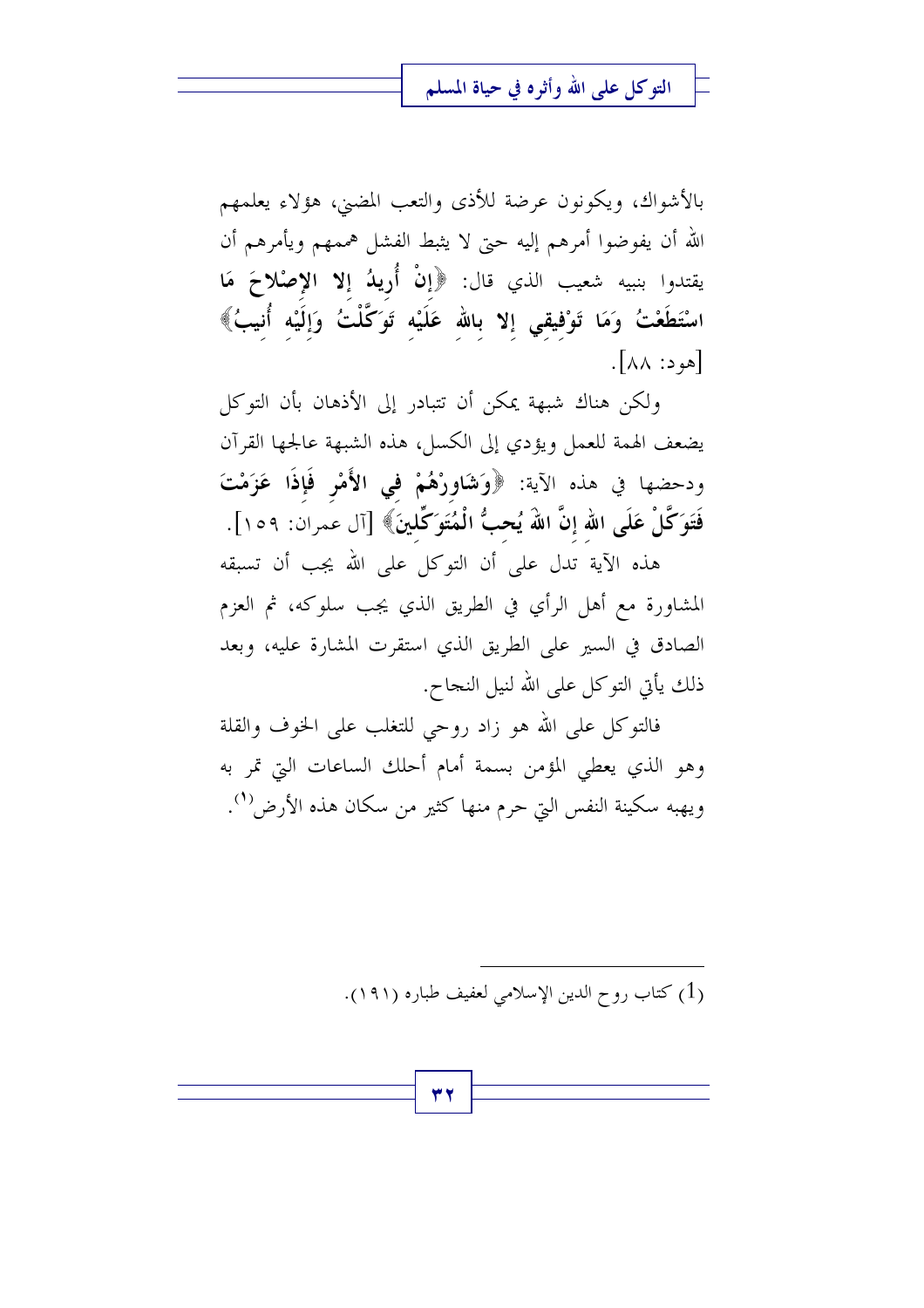باب قول الله تعالى ( ') ﴿وَعَلَى الله فَتَوَكَّلُوا إِنْ كُنْتُمْ مُؤْمنينَ﴾ س: ما معنى هذه الآية وبين مناسبتها لكتاب التوحيد؟ ج: يقول تعالى إن كنتم مؤمنين بالله ومصدقين به فلا تعتمدوا في جميع أموركم إلا عليه وحده.

ومناسبة الآية لكتاب التوحيد: أن التوكل على الله عبادة يجب إخلاصه فصرفه لغيره شرك ينافي التوحيد.

س: عرف التوكل واذكر أنواعه مع بيان حكمها وما علاقته بالايمان؟

ج: التوكل هو الاعتماد والتفويض وهو أربعة أنواع:

١– التوكل على الله في جميع الأمور من جلب المنافع ودفع المضار وهو واحب من شروط الإيمان.

٢- التوكل على المخلوقين في الأمور التي لا يقدر عليها إلا الله كالمتوكل على الأموات والغائبين ونحوهم من الطواغيت في رجاء مطالبهم من نصر أو رزق أو حفظ فهذا شرك أكبر ينافي التوحبد.

٣- التوكل على الأحياء الحاضرين كالتوكل على الأمير والسلطان ونحوهم فيما أقدرهم الله عليه من رزق أو دفع أذاء ونحو ذلك فهذا شرك أصغر .

۳۳

(1) الجامع الفريد للأسئلة والأجوبة على كتاب التوحيد (٤٤).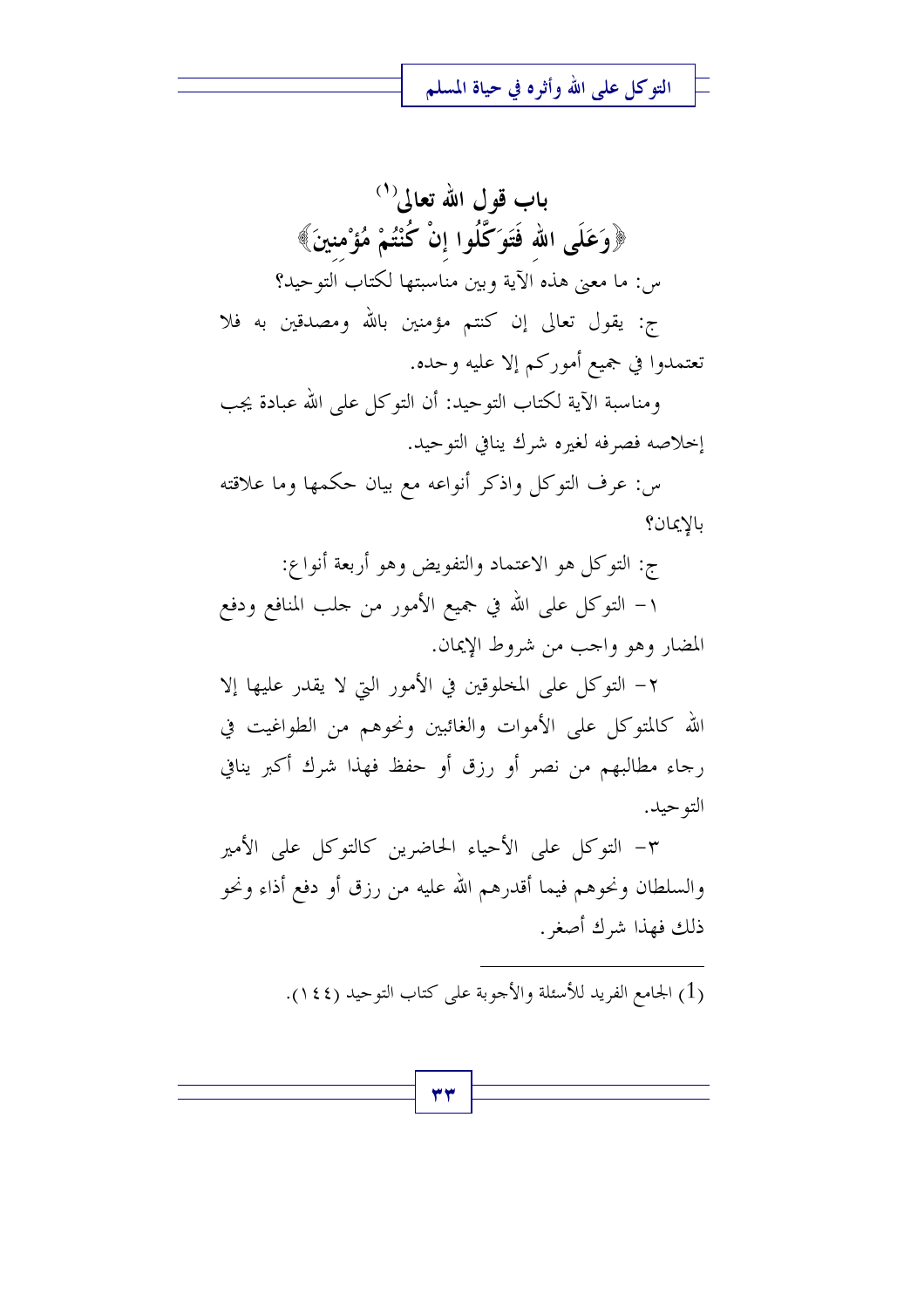٤- توكيل الإنسان غيره في فعل ما يقدر عليه نيابة عنه كالبيع والشراء والإحارة فهذا حائز ولكن لا يقول توكلت عليه بل يقول وكلته فإنه لو وكله فلا بد أن يتوكل في ذلك على الله سبحانه وتعالى:

قال تعالى: ﴿إِنَّمَا الْمُؤْمِنُونَ الَّذِينَ إِذَا ذُكِرَ اللَّهُ وَجِلَتْ قُلُوبُهُمْ وَإِذَا تُليَتْ عَلَيْهِمْ آيَاتُهُ زَادَتْهُمْ إِيمَانًا وَعَلَى رَبِّهِمْ يَتَوَكَّلُو نَ﴾ [الأنفال: ٢].

س: إشرح هذه الآية واذكر الشاهد منها للباب وما الذي بستفاد منها؟

ج: وصف الله المؤمنين في هذه الآية بصفات حميدة وصلوا بواسطتها إلى حقيقة الإيمان وكماله:

١– ألهم إذا ذكر الله وجلت قلوبمم أي خافت فأدوا فرائضه وتركوا ما فماهم عنه.

٢– أَنْهُمْ يَعْتَمَدُونَ عَلَى الله وحده ويتوكلون عَلَيْه ويفوضون أمورهم إليه، وهذه الصفة هي الشاهد من الآية للباب.

٣- أَهُم إذا تليت عليهم آيات الله ازداد إيماهُم وتحقق يقينهم.

٤- أفمم يقيمون الصلاة ويأتون بما على الوجه الأكمل بأوقاتها وواجباقما وشروطها وأركانها.

٥- ألهم ينفقون مما رزقهم الله من أموالهم النفقات الواجبة والمستحبة.

٣٤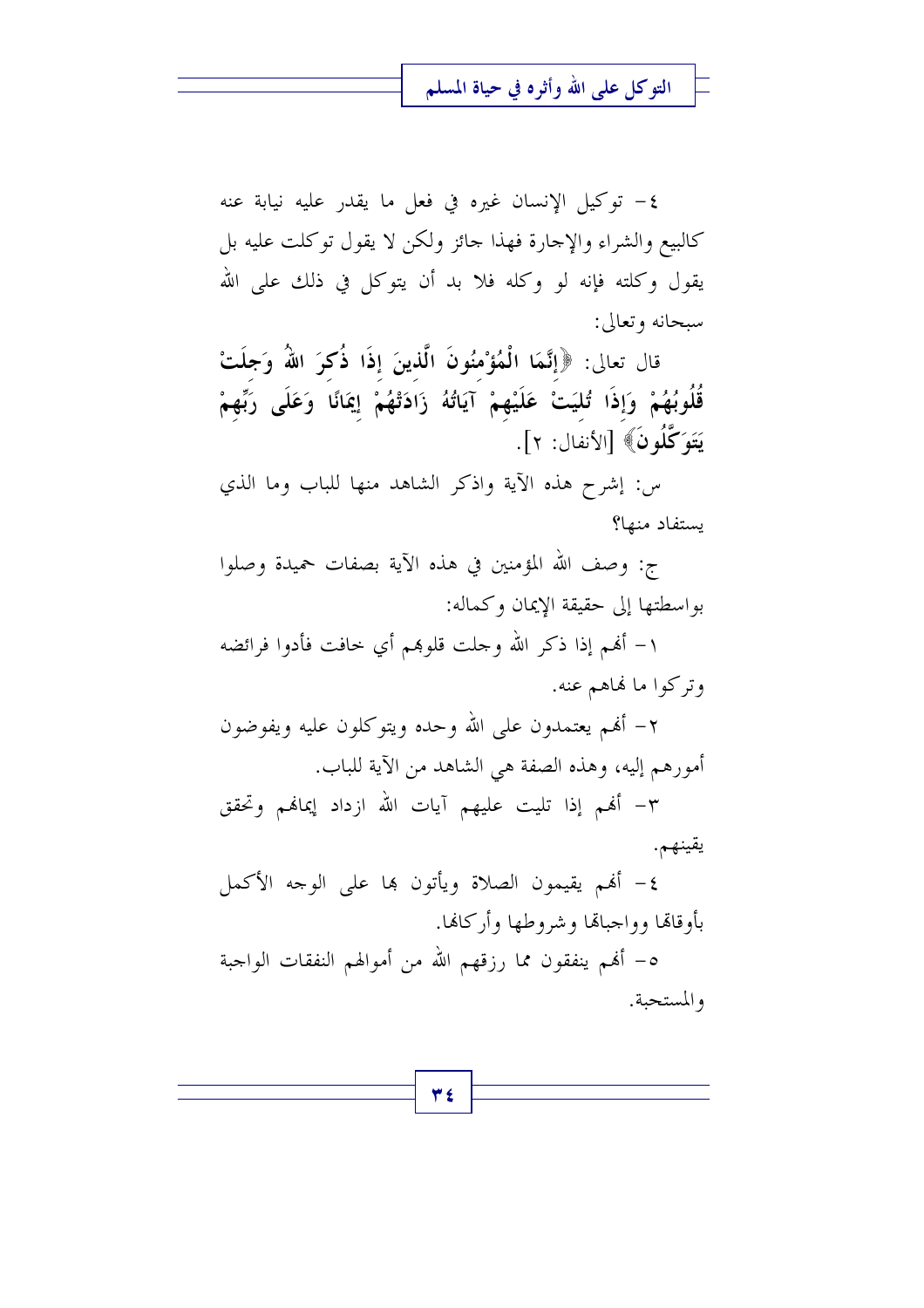وهذه الخصال الخمسة نالوا الجزاء الأوفي والدرجات العلى والمغفرة والرزق الكريم في حنات النعيم. وتفيد الآية: أن الإيمان يزيد بالطاعة كما أنه ينقص بالمعصية.

س: كيف رتب هذا الجزاء على هذه الأعمال الخمسة دون غيرها من الواجبات.

ج: لأن هذه الأعمال مستلزمة لفعل الواجبات وترك جميع المحرمات.

قال تعالى: ﴿يَا أَيُّهَا النَّبِيُّ حَسْبُكَ اللَّهُ وَمَنِ اتَّبَعَكَ مِنَ الْمُؤْمِنِينَ﴾ [الأنفال: ٢٤].

س: اشرح هذه الآية وبين مناسبتها للباب؟

ج: يقول تعالى مخاطبا رسوله محمد ﷺ الله كافيك وكافى أتباعك من المؤمنين فلا تحتاجون معه إلى أحد

ومناسبة هذه الآية للباب: هي أنه إذا كان الله هو الكافي لعبده وجب أن لا يتوكل إلا عليه.

قال تعالى: ﴿وَمَنْ يَتَــوَكَّلْ عَــلَمِي الله فَــهُوَ حَسْبُهُ﴾ [الطلاق: ٣].

س: ما معنى هذه الآية؟ وما الذي تدل عليه؟ وهو التوكل ينافي القيام بالأسباب أم لا؟ علل ما تقول؟

ج: معنى الآيي: أنه من يعتمد على الله فهو كافيه وتدل على فضل التوكل وأنه من أعظم الأسباب في حلب المنافع ودفع المضار،

ه ۳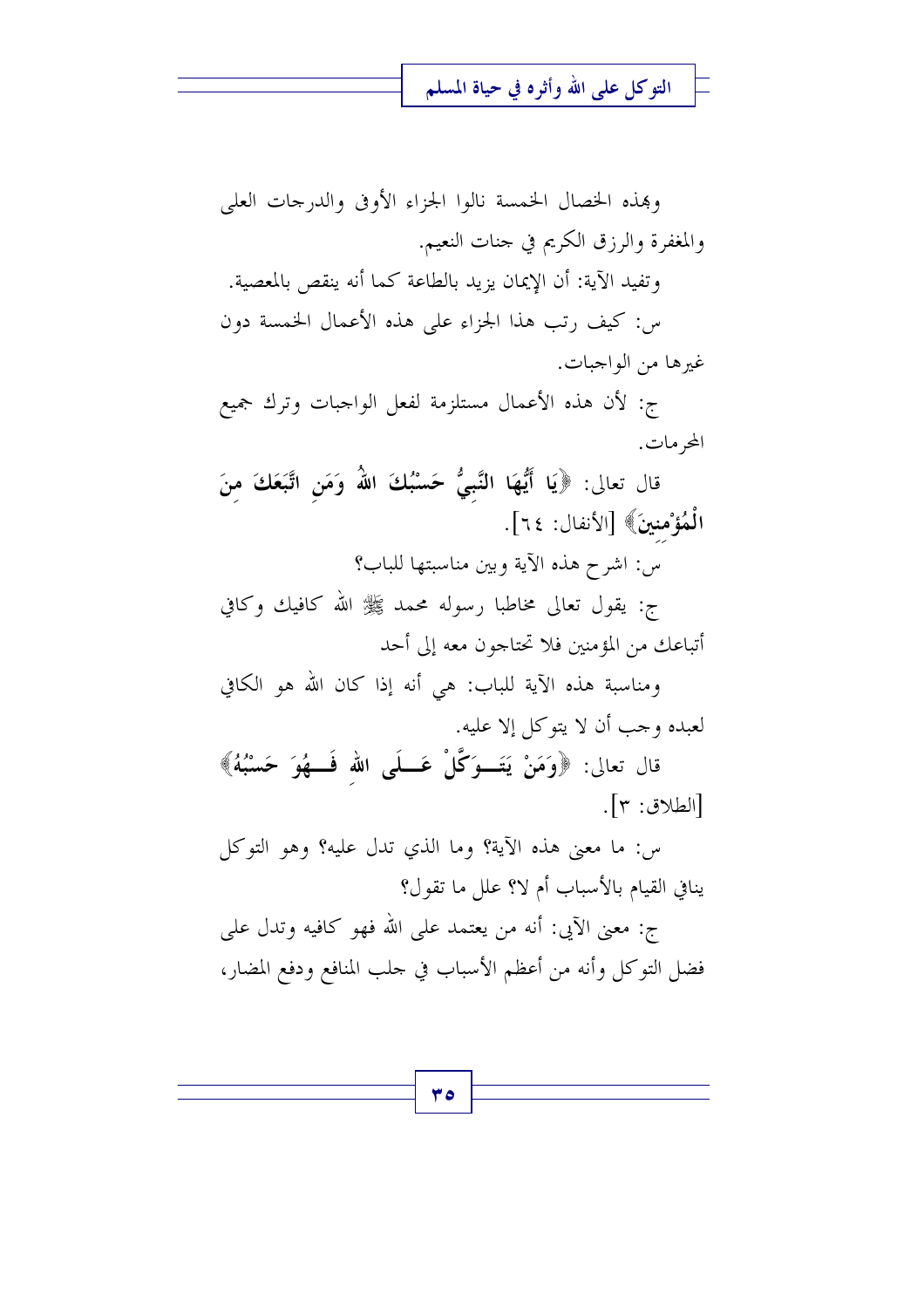والتوكل لا ينافي القيام بالأسباب لأنه من جملة الأسباب المأمور بما شرعًا فترك الأسباب المأمور بما قادح في التوكل.

عن ابن عباس رضي الله عنهما قال: «حسبنا الله ونعم الوكيل» قالها إبراهيم ﷺ حين ألقى في النار، وقال محمد ﷺ حين قالوا له: ﴿إِنَّ النَّاسَ قَدْ جَمَعُوا لَكُمْ فَاخْشَوْهُمْ فَزَادَهُمْ إِيمَانًا وَقَالُوا حَسْبُنَا اللَّهُ وَنعْمَ الْوَكيلُ﴾ [آل عمران: ١٧٣] رواه البخاري والنسائي.

> س: ما معنى: ﴿حَسْبُنَا اللَّهُ وَنعْمَ الْوَكِيلُ﴾. واذكر شيئًا من فضل هذه الكلمة؟

ج: معنى ﴿حَسْبُنَا اللَّهُ﴾ كافينا ومتولى أمورنا فلا نتكل إلا عليه، ﴿وَنعْمَ الْوَكِيلُ﴾ أي نعم الموكول إليه والمعتمد عليه.

ومن فضائل هذه الكلمة العظيمة ألها قول الخليلين عليهما الصلاة والسلام في الشدائد وحاء في الحديث «إ**ذا وقعتم في الأمر** العظيم فقولوا: حسبنا الله ونعم الوكيل»<sup>(١</sup>). والله أعلم وصلى الله وسلم على محمد.

(1) قال السيوطي رواه ابن مردويه ورمز لضعفه.

۳٦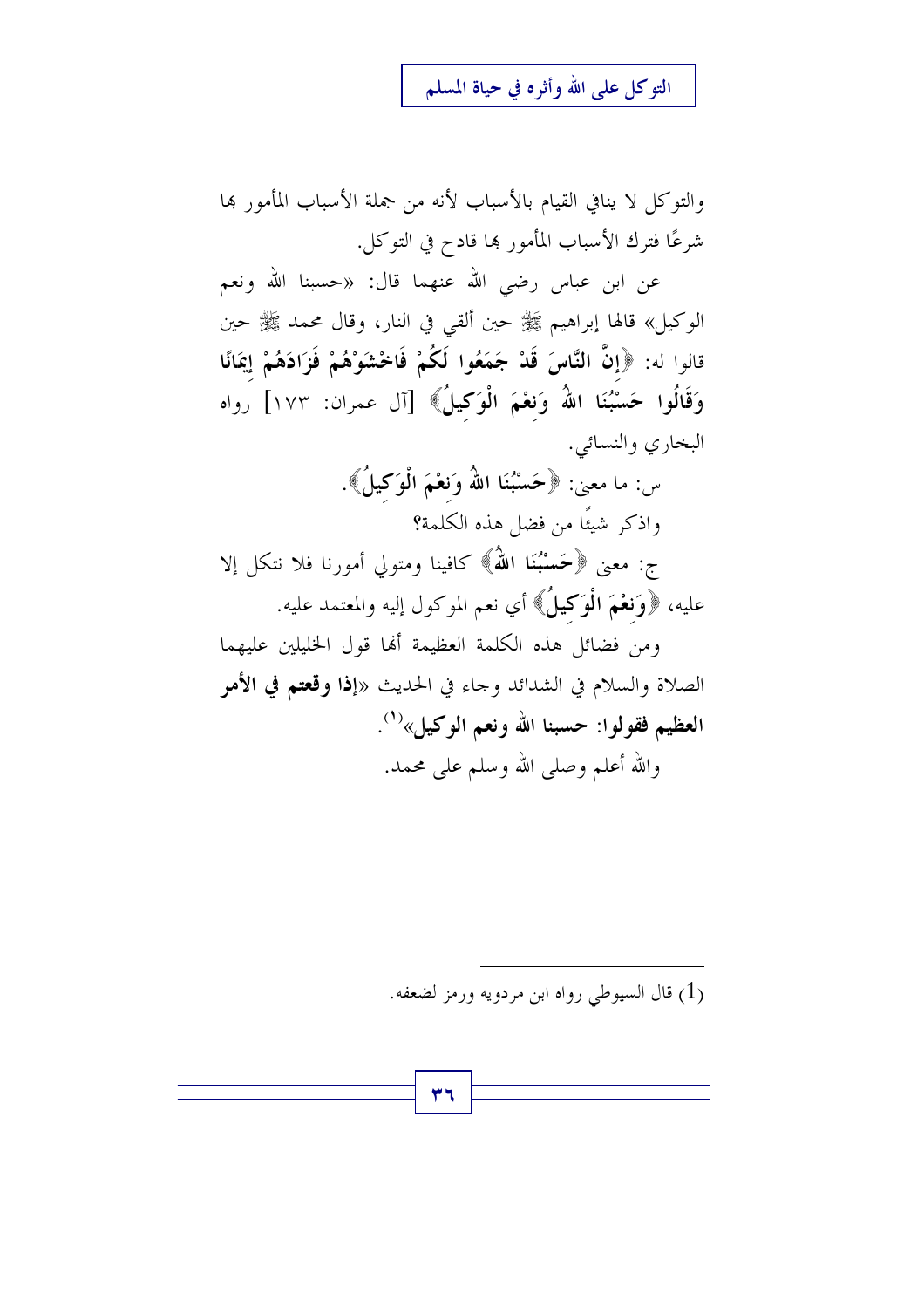التوكل على الله وما ينافيه

التوكل على الله:

**وهو تفويض الأمر** إلى الله سبحانه وتعالى والثقة به مع ما قدر له من التسبب ومثال ذلك أن يعتمد الإنسان على ربه ويعمل بيده وهذا أفضل من سؤال الناس لما ورد في الصحيحين من حديث الزبير رضي الله عنه: «لأن يأخذ أحدكم حبله ثم يأتي الجبل فيأتي بحزمة من حطب على ظهره فيبيعها فيستغنى بما خير له من أن يسأل الناس أعطوه أو منعوه»<sup>(١)</sup>، وفي حديث المقدام بن معدي كرب رضي الله عنه «ما أكل أحد طعامًا خيرًا من أن يأكل من عمل يده»<sup>(۲)</sup>، وقال: «وكان داود يأكل من عمل يده» وقد خصه بالذكر لأن داود لم يكن يعمل لحاجة بل كان ملكا.

والتوكل على الله محله القلب ولا ينافيه حركة الجوارح والعمل لقوله ﷺ للأعرابي: «ا**عقلها وتوكل»<sup>(٣)</sup> و**التوكل مع العمل صنوان لا يفترقان ومن أراد غير ذلك فقد حرف الحكم لقوله تعالى: ﴿فَامْشُوا فِي مَنَاكِبِهَا وَكُلُوا مِنْ رِزْقِهِ﴾ [الملك: ١٥].

بل إن الله يأمرنا بالأخذ بالأسباب المؤدية إلى حلب الرزق، قال تعالى: ﴿فَإِذَا قُضيَت الصَّلاةُ فَانْتَشرُوا في الأَرْضِ وَابْتَغُوا منْ فَضْلِ اللهِ﴾ [الجمعة: ١٠].

> (1) الصحيحين. (2) البخاري. (3) الترمذي عن أبي هريرة.

٣V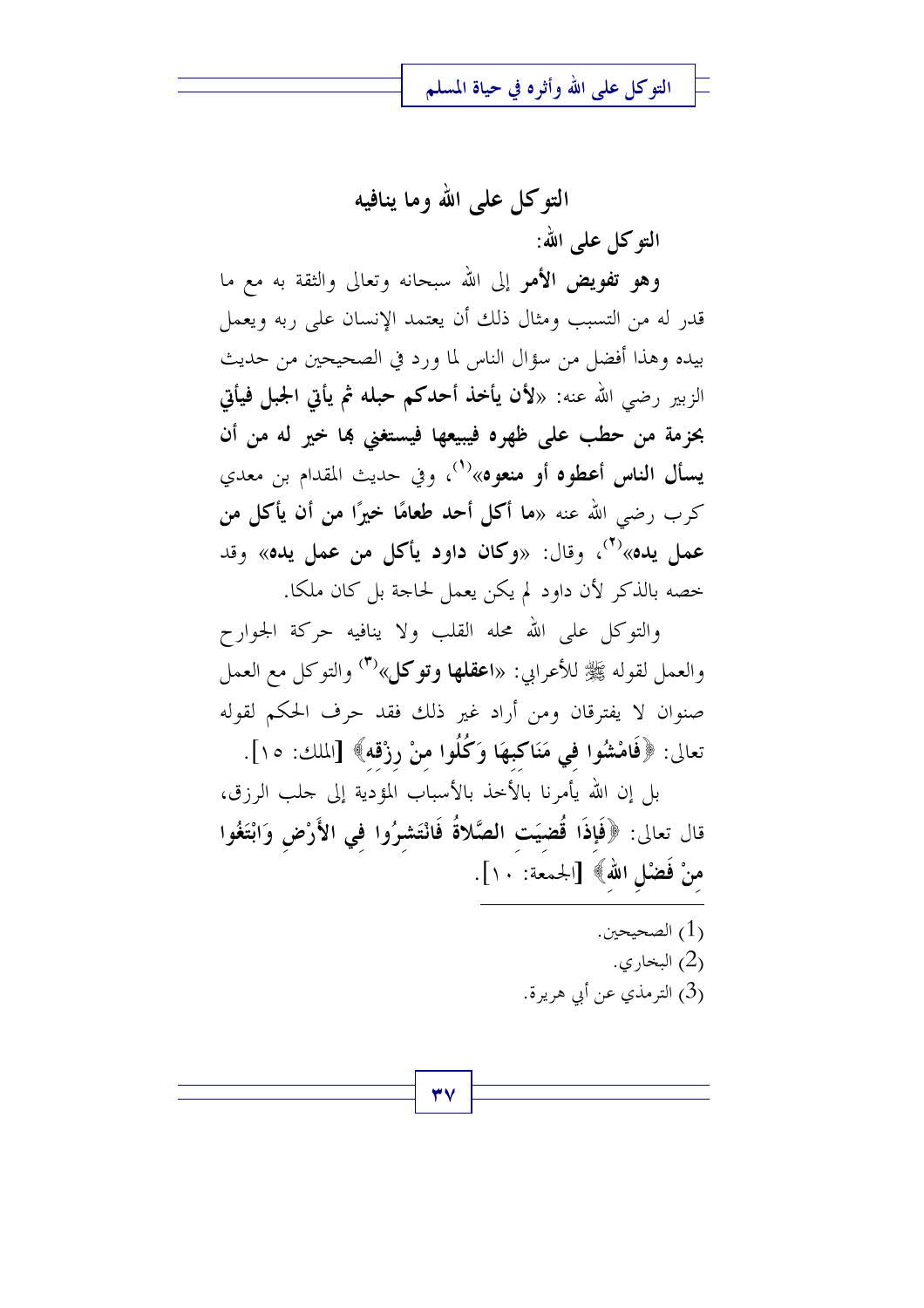وما عليه بعض المسلمين من التواكل وعدم العمل والبقاء عالة على الناس هو في حقيقته مما يتنافى مع الشريعة وقد فضل الرسول ﷺ الأخ المنفق وزكاه على أحيه المتفرغ للعبادة، ومن الأسباب المشروعة ما جرت به العادة كاللبس لدفع الحر والبرد والأكل والشرب والجوع والعطش والنكاح لمن أراد الولد، والصناعة والتجارة لمن أراد الكسب ونحوه<sup>(١</sup>)، وهذا رد عملي لأولئك الذين يرمون الإسلام بالتواكل والعجز وعدم السعى والعمل: كذلك فإن المؤمن مأمور بالمعاجلة لقول ﷺ «ما أنزل الله من داء إلا أنزل له شفاء»<sup>(۲)</sup>

وهي سبب والمسبب هو الله عز وحل وقس على ذلك ومن لازم التوكل أن تفعل السبب ثم تفوض الأمر كله لله لينجو الإنسان من القلق على المستقبل وكذلك ينجو من الخوف والفشل والمرض، والمتوكل يعلم أن النفع والضر بيد الله ولذلك فهو مرتبط بالله عز وجل في جميع أموره مرجعًا الأمر كله له سبحانه لقوله تعالى: ﴿وَإِلَيْهِ يُرْجَعُ الأَمْرُ كُلُّهُ فَاعْبُدْهُ وَتَوَكَّلْ عَلَيْهِ﴾ [هود: ٢٣]. وهذا كله لا يمنع من أخذ الحيطة والحذر لقوله تعالى: ﴿يَا

أَيُّهَا الَّذينَ آمَنُوا خُذُوا حذْرَكُمْ﴾ [النساء: ٧١].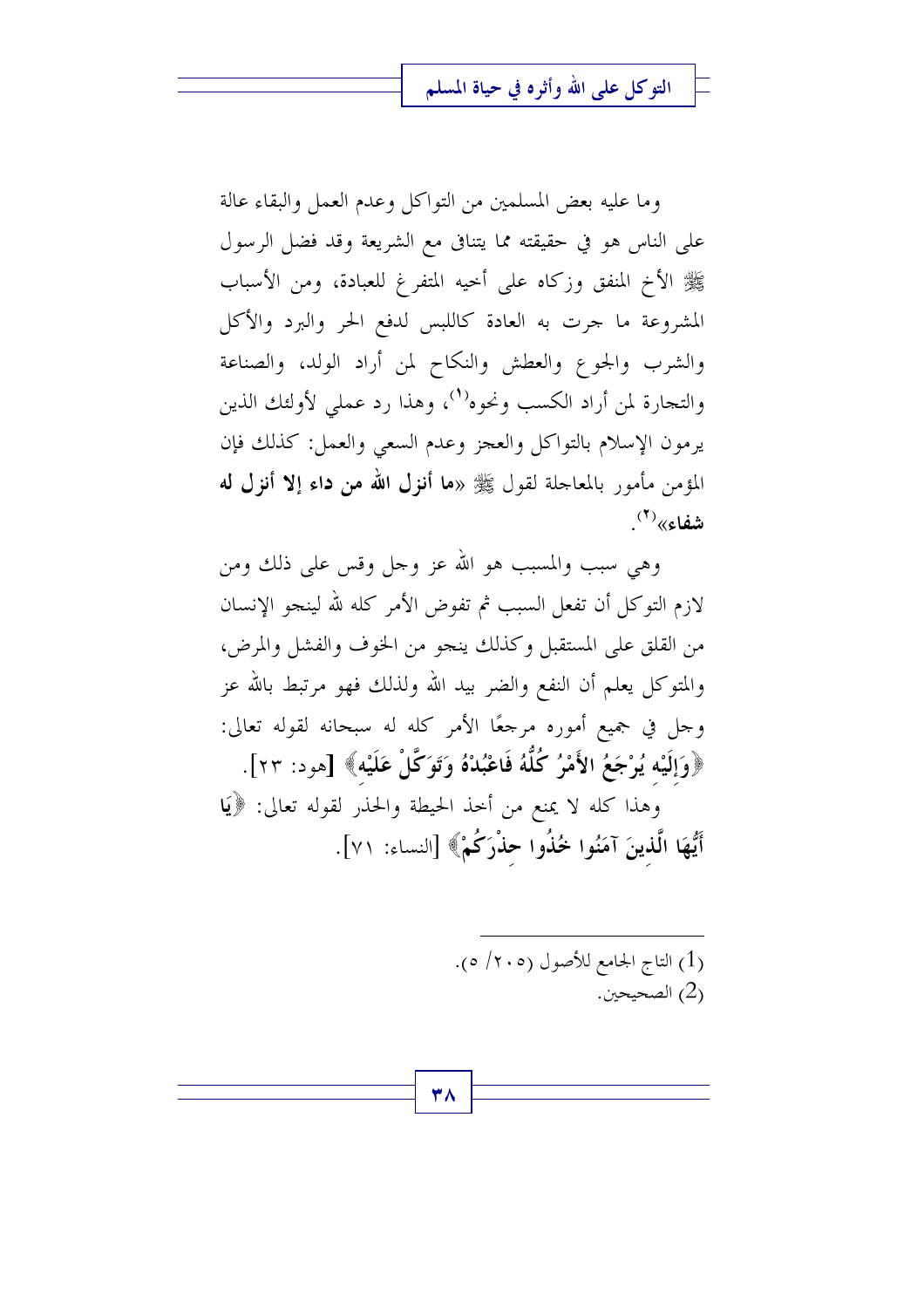أمور منافية للتوكل والعقيدة:

ومما ينافي التوكل والتوحيد تعليق النجاح بالأسباب فقط، لأن هذا مناف للتوحيد والمسبب هو الله، ومن ذلك نفي القدر والعياذ بالله وعدم التسليم بقضاء الله وقدره كادعاء النجاح بالعلم والاعتماد على ممارسة الكهانة والتصدق هما، أو إتيان الساحر أو المشعوذ لسؤاله عن معرفة المستقبل، وكذلك التنجيم وعلوم الرمل وضرب الودع لقوله ﷺ «إن الرقى والتمائم والتولة شرك»<sup>(١)</sup> ومنه قول بعضهم كما ورد في الحديث: «مطرنا بنوء كذا، وكذا»<sup>(٢)</sup> والواحب القول مطرنا بفضل الله ورحمته أو في نوء كذا وقولهم شفيت من الطبيب الفلاني.

والصحيح القول من الله ثم من علاج الطبيب الفلايي، ويدخل في ذلك التطير والتشاؤم كما يفعله بعض الناس عند حروجه في الصباح أو عزمه على السفر، ومن أعظم الأسباب للنجاح والرجوع إلى الله وتقواه: ﴿وَمَنْ يَتَّقِ اللَّهَ يَجْعَلْ لَهُ مَخْرَجًا \* وَيَرْزُقْهُ منْ حَيْثُ لا يَحْتَسبُ﴾ [الطلاق: ٢، ٣].

وكذلك لزوم الإيمان في طلب النصر على الأعداء: ﴿إِنَّا لَنَنْصُرُ رُسُلَنَا وَالَّذينَ آمَنُوا في الْحَيَاة الدُّنْيَا وَيَوْمَ يَقُومُ الأَشْهَادُ﴾ [غافر : ٥١].

> (1) أحرجه ابن ماجه وأبو داود وأحمد. متفق عليه.  $(2)$

$$
\overline{r}
$$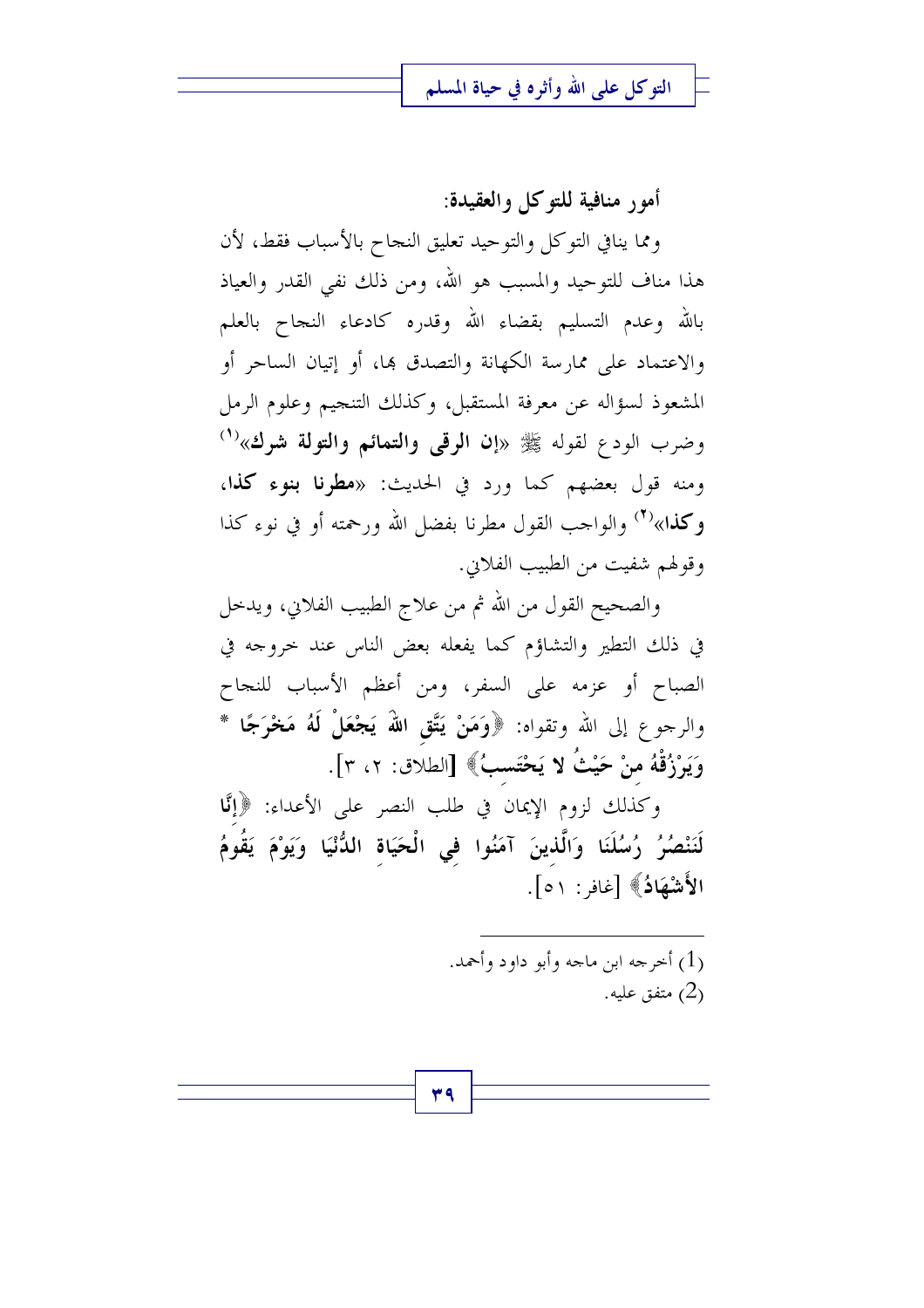وكذا إعداد القوة والجهاد ﴿وَأَعِدُّوا لَهُمْ مَا اسْتَطَعْتُمْ منْ قُوَّة﴾ [الأنفال: ٢٠].

ومن ذلك يتبين أن الأسباب منها ما هو أمر مادي ومنها ما هو أمر تعبدي.

ومما ينافي كمال التوحيد والعقيدة الحلف بغير الله لحديث «من حلف بغير الله فقد أشرك»<sup>(١)</sup> وكذلك الحلف بالبراءة من الإسلام لقوله ﷺ «من حلف بملة غير ملة الإسلام كاذبا فهو كما  $\mathfrak{gl}_{\lambda\lambda}^{(\mathbf{7})}$ قال

وسب الدهر للحديث القدسي «يؤ**ذيني ابن آدم يسب** ا**لدهر وأنا الدهر، أقلب الليل والنهار»<sup>(٣)</sup>، و**كذلك النياحة وضرب الخدود وشق الجيوب عند حدوث مصيبة كالموت أو ضياع المال لأن ذلك كله جزع شديد من قدر الله وللحديث «إن الميت يعذب ببكاء أهله عليه»<sup>(٤)</sup>.

ومن التوكل على الله أن لا يخرج المسلم من بلد وقع به الوباء إلى غيره وكراهة القدوم عليه أيضًا للحديث: «إ**ذا سمعتم بالطاعون** بأرض فلا تدخلوهـــا وإذا وقـــع بـــأرض وأنتم فيها فلا تخرجوا منها»<sup>(٥</sup>).

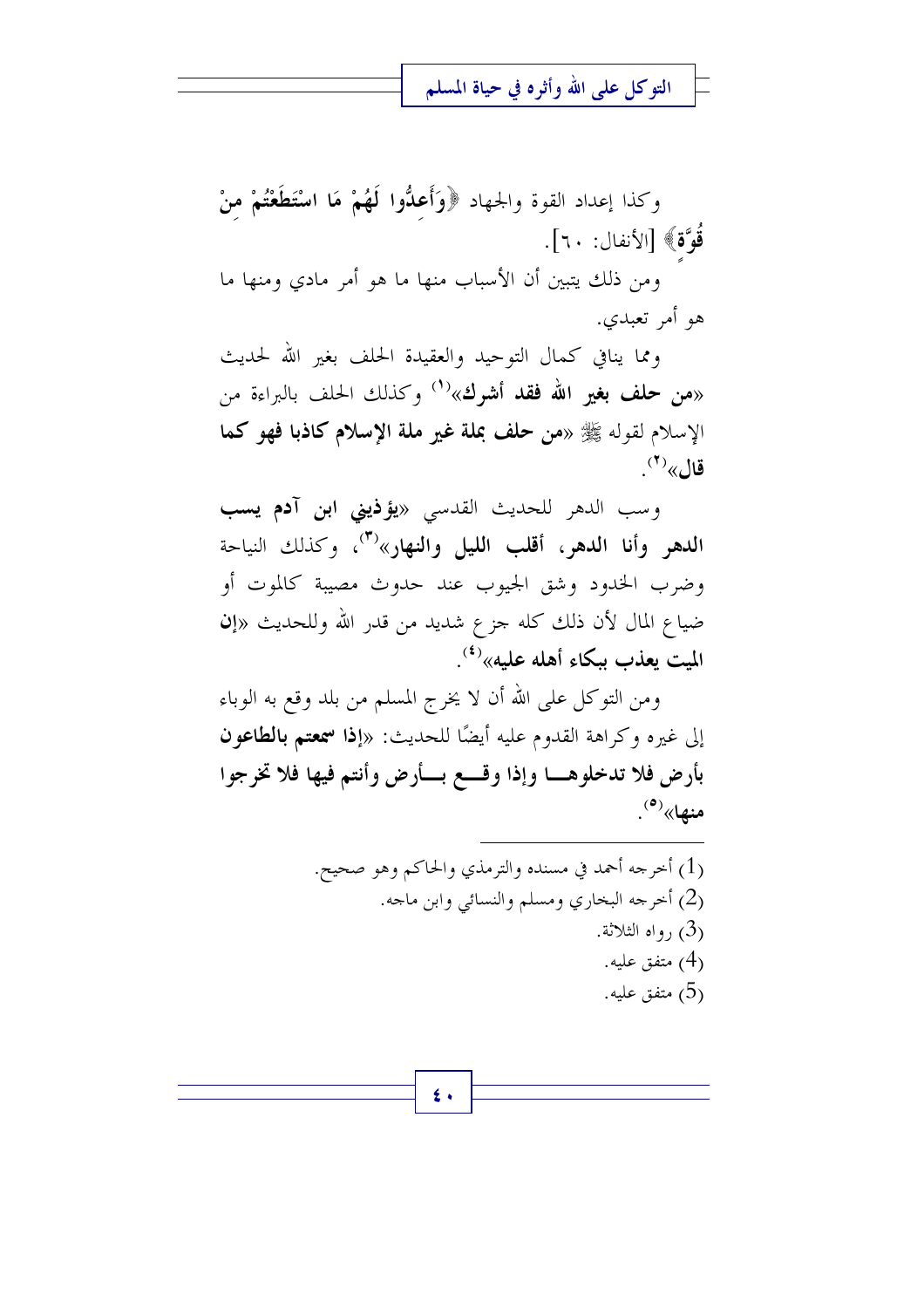ومن حسن اليقين والتوكل على الله أن لا يلتمس الإنسان رضى الناس عنه بسخط الله لحديث «**من التمس رضى الله بسخط** الناس كفاه الله مؤونة الناس ومن التمس رضا الناس بسخط الله وكله الله إلى الناس»<sup>(١)</sup>.

وهكذا فإن التوكل من أجمع أنواع العبادة وأعظمها لما ينشأ عنه من الأعمال الصالحة: قال الإمام أحمد: (التوكل عمل القلب) وقال ابن القيم: فظهر أن التوكل أصل لجميع مقامات الإيمان والإحسان ولجميع أعمال الإسلام قال الله تعالى: ﴿وَقَالَ هُوسَى يَا قَوْمٍ إنْ كُنْتُمْ آمَنْتُمْ بالله فَعَلَيْه تَوَكَّلُوا إنْ كُنْتُمْ مُسْلمينَ》  $\lceil \lambda \xi :$ يونس: ١٨٤].

وقال: ﴿رَبُّ الْمَشْرِقِ وَالْمَغْرِبِ لا إِلَهَ إِلا هُوَ فَاتَّخِذْهُ وَكِيلاً﴾ [المزمل: ٩]<sup>(٢)</sup>.

ا.هــــ، والله أعلم.

(1) رواه الترمذي. (2) أصول المنهج الإسلامي (٥٥).

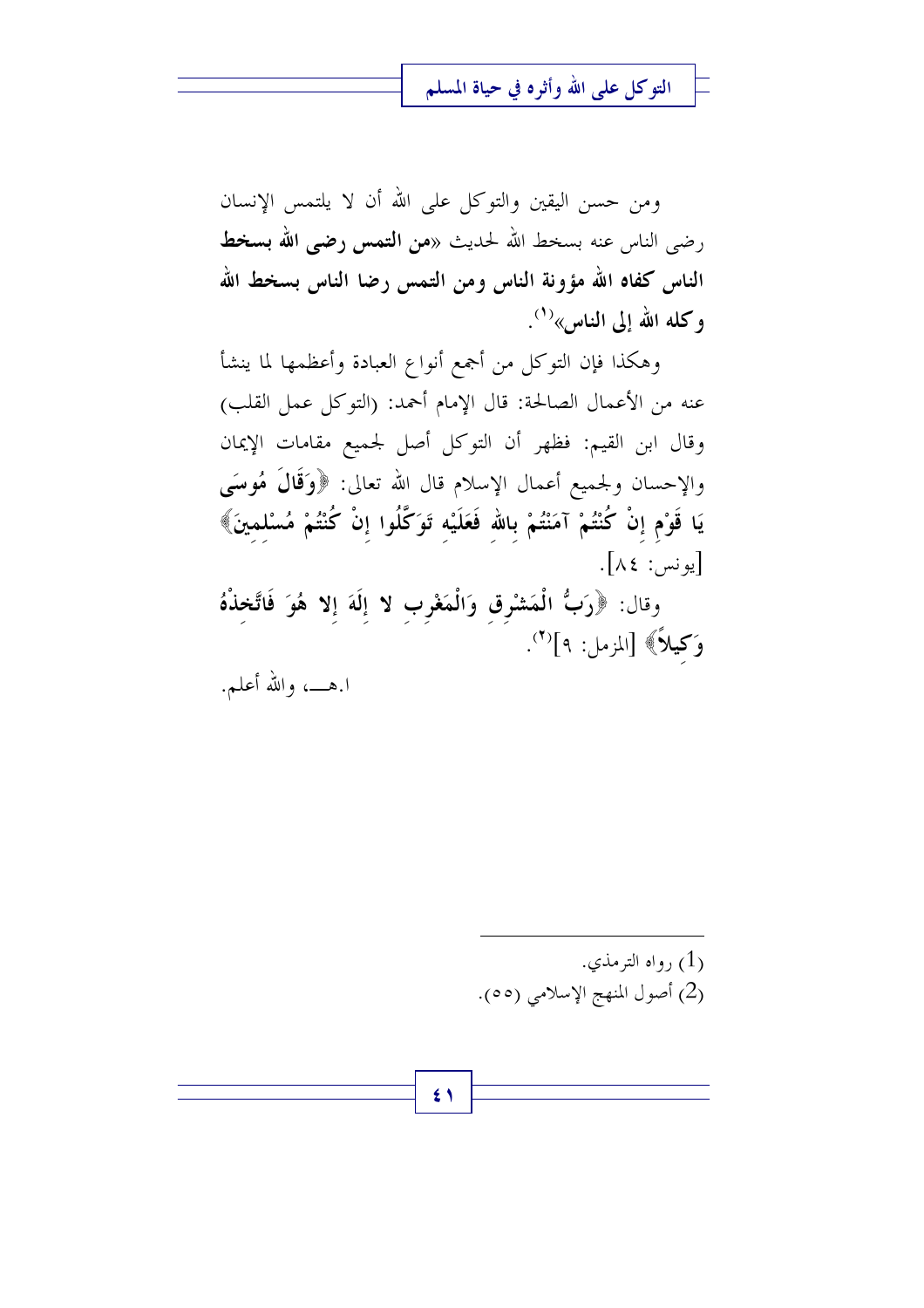المراجع ١– رياض الصالحين للإمام النووي رحمه الله. ٢– جامع العلوم والحكم لابن رحب رحمه الله. ٣- المحموعة الجليلة للشيخ فيصل بن عبد العزيز آل مبارك رحمه الله. ٤– مدارج السالكين لابن القيم رحمه الله ٢. ٥- منهاج المسلم للشيخ أبي بكر الجزائري. ٦- الجامع الفريد للأسئلة والأجوبة على كتاب التوحيد تأليف عبد الله الجار الله. ٧- مجموعة رسائل دينية وعلمية لفضيلة الأستاذ محمد بن عبد الله الجزار . ٨- روح الدين الإسلامي لعفيف طباره. ٩- أصول المنهج الإسلامي للشيخ عبد الرحمن بن عبد الكريم العبيد، وهو شرح لشعب الإيمان.